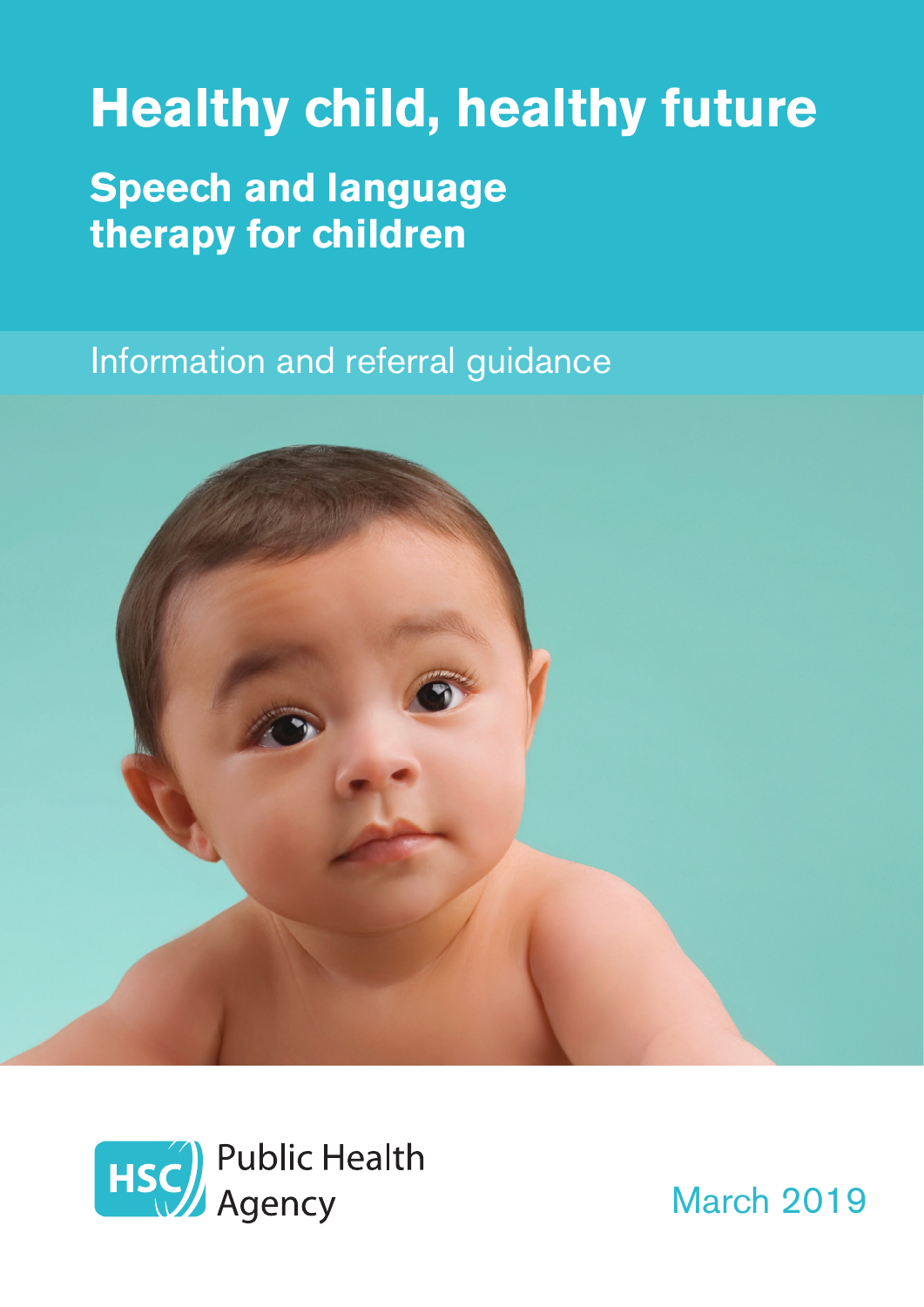### **Contributors:**

Healthy child, healthy future: health visiting and pre-school sub group: March 2019

| <b>Rebecca Cushley</b> | <b>Belfast HSCT</b>       |
|------------------------|---------------------------|
| <b>Florence King</b>   | <b>Belfast HSCT</b>       |
| Deirdre Lavery         | <b>Northern HSCT</b>      |
| <b>Rosie Sleator</b>   | <b>Northern HSCT</b>      |
| <b>Patrice Mahon</b>   | <b>South Eastern HSCT</b> |
| Jane McConn            | <b>South Eastern HSCT</b> |
| Diane Dury             | Southern HSCT             |
| <b>Hilary McFaul</b>   | Southern HSCT             |
| <b>Mary Coulter</b>    | <b>Western HSCT</b>       |
|                        |                           |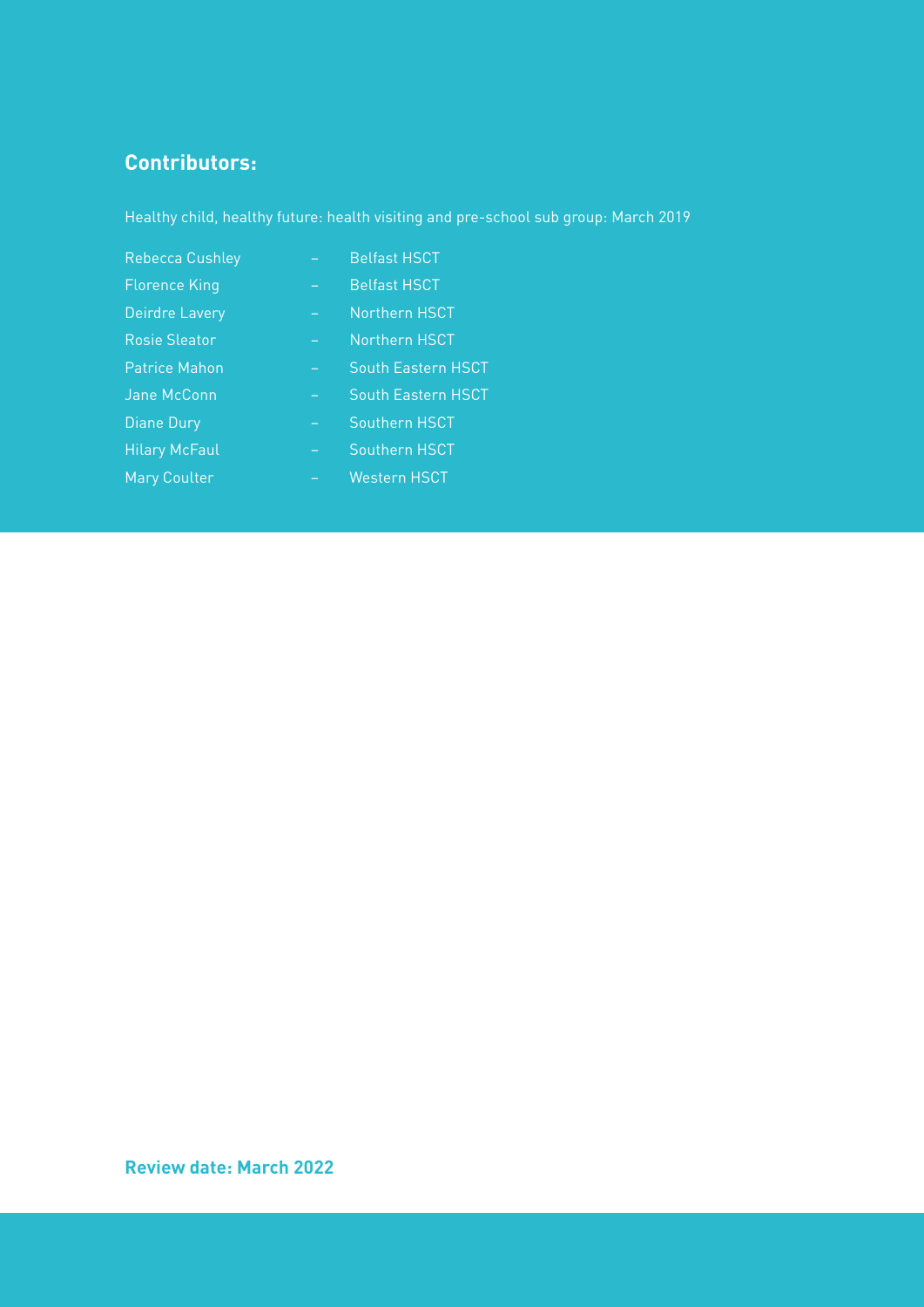### **Contents Page**

| <b>Introduction</b>                                                                                                      | 4  |
|--------------------------------------------------------------------------------------------------------------------------|----|
| Section 1: Key communication skills in speech and language development<br>- management options                           | 5  |
| Key skills: 3 months                                                                                                     | 6  |
| Key skills: 6 months                                                                                                     | 7  |
| Key skills: 9 months                                                                                                     | 8  |
| Key skills: 12 months                                                                                                    | 9  |
| Key skills: 15 months                                                                                                    | 10 |
| Key skills: 18 months                                                                                                    | 11 |
| Key skills: 24 months                                                                                                    | 12 |
| Key skills: 30 months                                                                                                    | 13 |
| Key skills: 36 months                                                                                                    | 14 |
| Key skills: 42 months (31/2 years)                                                                                       | 15 |
| Key skills: 4 years                                                                                                      | 16 |
| Key skills: 4 to 5 years                                                                                                 | 17 |
| Key skills: 5 years onwards                                                                                              | 18 |
| <b>Additional guidance</b>                                                                                               | 20 |
| 1. Play and communication                                                                                                | 20 |
| 2. Speech sound development (phonology)                                                                                  | 21 |
| 3. Dummies: advantages and disadvantages                                                                                 | 23 |
| 4. Stammering (dysfluency)                                                                                               | 24 |
| 5. Voice disorders (dysphonia)                                                                                           | 25 |
| 6. The bilingual child                                                                                                   | 26 |
| 7. Feeding and swallowing difficulties (dysphagia) in children                                                           | 27 |
| Section 2: Referral to speech and language therapy                                                                       | 28 |
| 1. General points                                                                                                        | 28 |
| 2. Criteria for referral to community speech and language therapy                                                        | 28 |
| 3. Procedures                                                                                                            | 29 |
| 4. Discharge                                                                                                             | 29 |
| Section 3: Health promotion information for parents and carers                                                           | 30 |
| <b>Section 4: Bibliography and useful websites</b>                                                                       | 31 |
| <b>Section 5: Appendices</b>                                                                                             | 32 |
| Appendix 1: Late talkers - risk factors                                                                                  | 32 |
| Appendix 2: Suggested toys for observation of speech, language and communication skills<br>in children aged 24-30 months | 32 |
| Appendix 3: Factsheets for parents 1-6                                                                                   | 33 |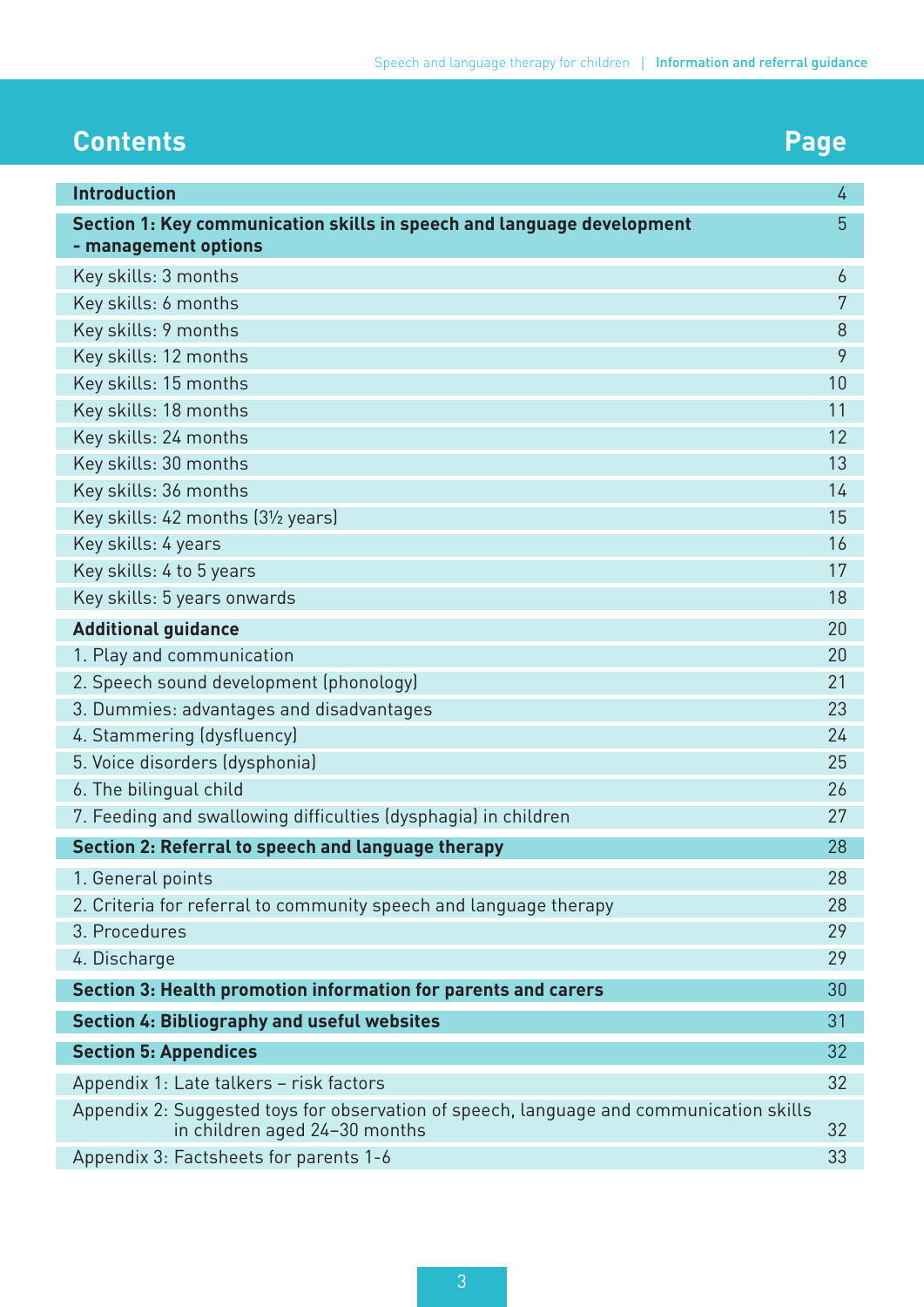### **Introduction**

This training and information resource supports and reinforces a collaborative approach between speech and language therapists, referrers and parents in the identification and management of children with developmental speech and language and communication needs (and includes children with feeding/swallowing difficulties).

There is huge variability in normal speech and language development in the early years. Making the decision on whether a child requires referral to speech and language therapy (SLT) needs to be a collaborative process. In line with recommendations, "professionals can do this by drawing on parental concerns, using structured questions that tap into parents' knowledge of their child, supported by the insights of relatives, childcare staff, playgroup leaders etc...". Also, the process should include the "facilitation of key learning skills, including language development, to inform parents about normal and abnormal language acquisition". (Hall and Elliman, 2003)

**Referrers should continue to exercise professional judgement, in addition to the application of this guidance, and should liaise with a speech and language therapist as appropriate, especially at the pre-referral stage.**

This resource has been written predominantly with the health visitor in mind. However, it will equally serve the needs of other referral agents.

#### **Aim**

To revise and enhance referrers' skills in identifying children's speech, language and communication needs (in line with current guidance detailed in Healthy child, healthy future, May 2010).

#### **Objectives**

- To provide referrers with additional information to enhance their management options for the child.
- To provide referrers with information to deliver health promotion messages regarding speech, language and communication development.
- To present referral guidance for children presenting with speech, language and communication difficulties.

(Male pronouns will be used in the text to denote either gender.)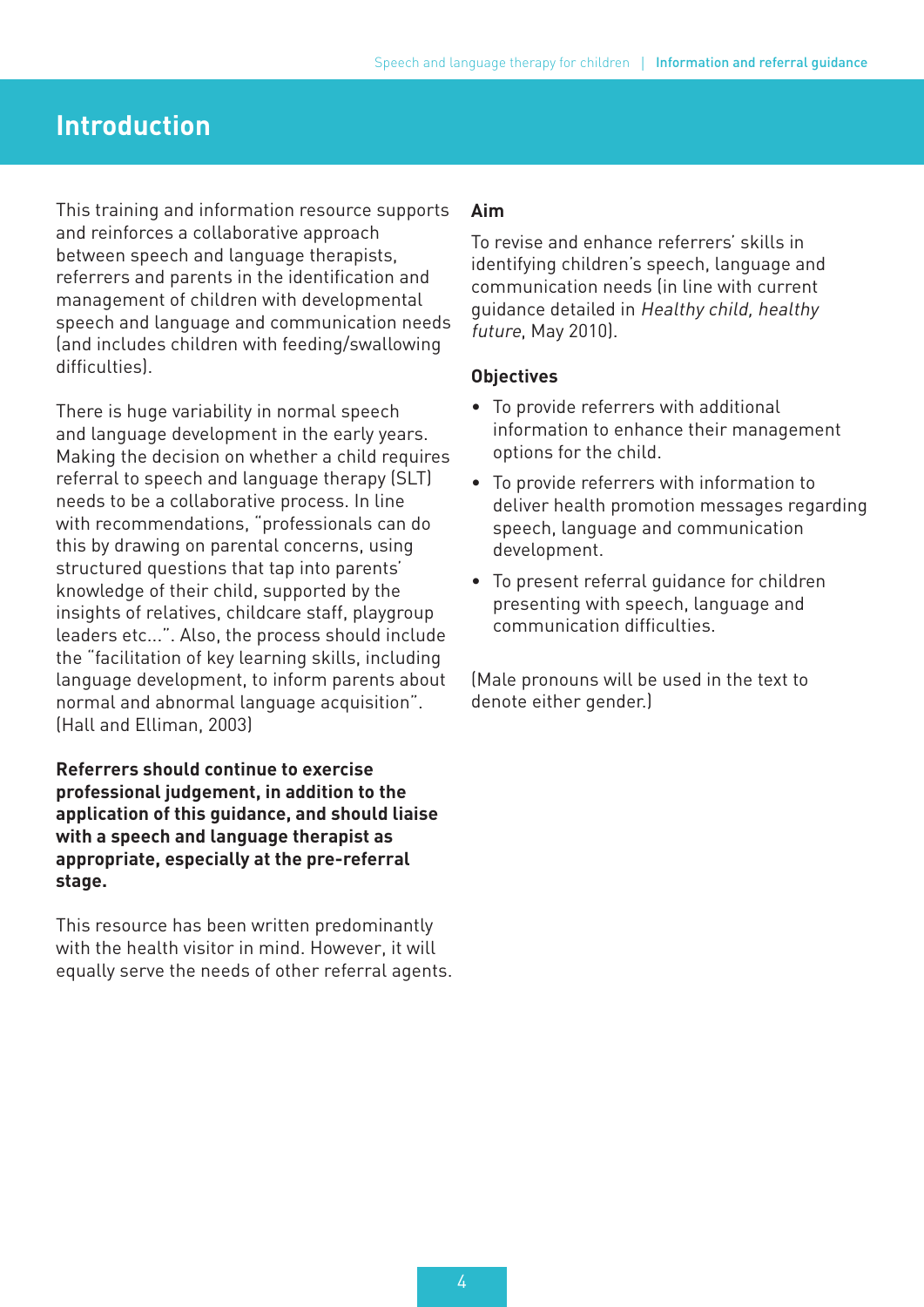### **Section 1: Key communication skills in speech and language development – management options**

This section outlines the key communication skills in speech and language development, and includes guidelines for referral.

The key communication skills and guidelines allow professionals to look at what an individual child can do in the context of a range of communication-related skills he should have developed at that age. This should help clarify whether the child has a significant problem. If immediate referral is not felt to be necessary, advice factsheets can be given and a follow-up visit planned, or parents can be encouraged to contact the SLT department in the future, if appropriate.

The **key skills** information includes the following areas of development:

- attention:
- communicative intent;
- understanding of language;
- play;
- expressive language;
- development of sounds.

These areas are interdependent and therefore will not be separated at each age level. **There is a wide range of normal development.**

It is important to look for patterns of skills in all language-related areas to create a more complete picture of the child's ability. For example, if a child has every skill at a particular level except one, it is likely that he will develop that skill also. Obviously, each age level builds on the skills of the previous level.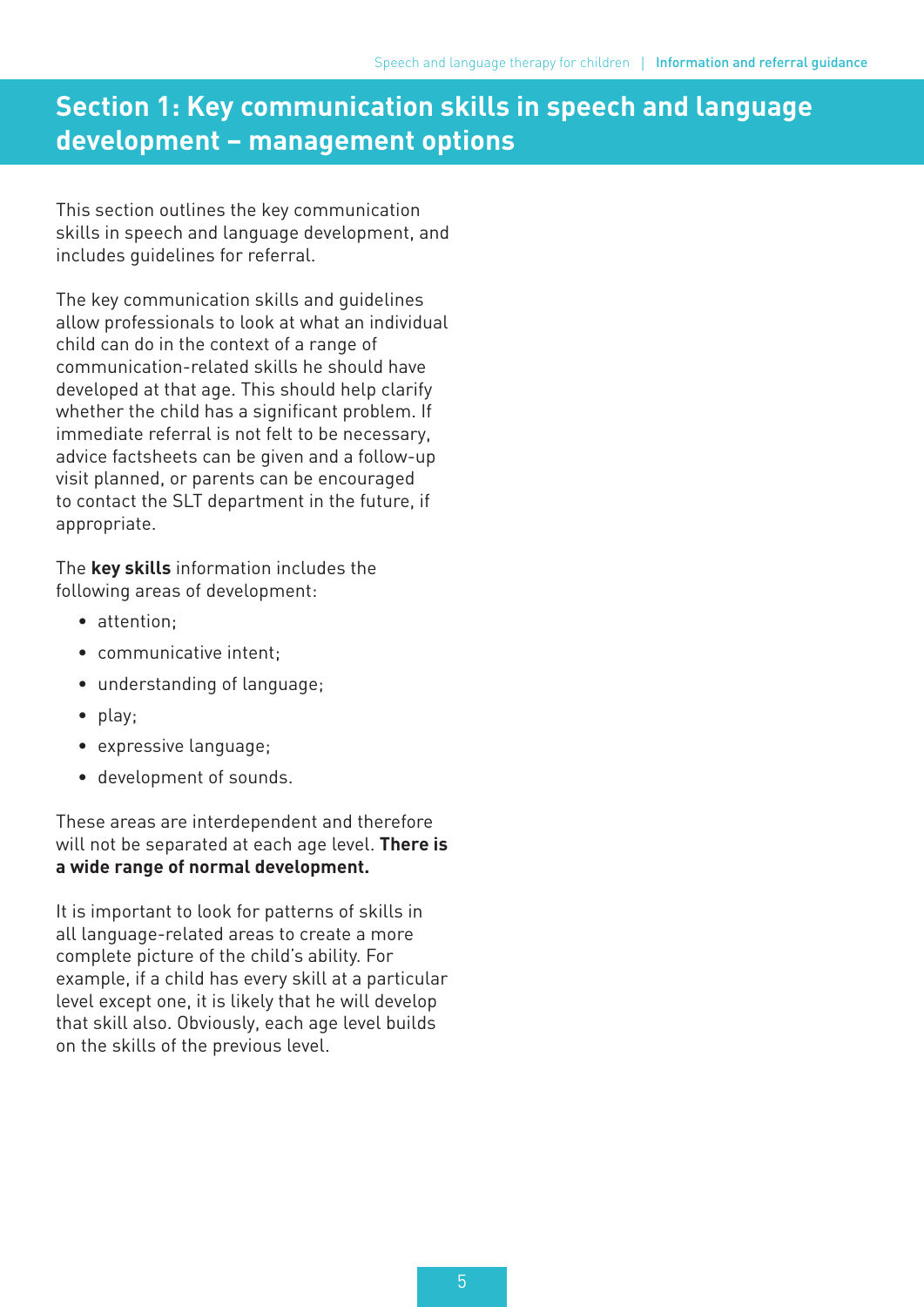### **Key skills: 3 months**

| Key skills: developmental<br>guide                                                                                                                                                                                                                                                                                                                               | <b>Cause for concern</b>                                                                                                                                                                                                              | <b>Management options for</b><br>consideration                                                                                                                                                                                                                                                                                                                                                           |
|------------------------------------------------------------------------------------------------------------------------------------------------------------------------------------------------------------------------------------------------------------------------------------------------------------------------------------------------------------------|---------------------------------------------------------------------------------------------------------------------------------------------------------------------------------------------------------------------------------------|----------------------------------------------------------------------------------------------------------------------------------------------------------------------------------------------------------------------------------------------------------------------------------------------------------------------------------------------------------------------------------------------------------|
| • Shows he is interested in<br>your face<br>• Smiles at you and may be<br>beginning to chuckle and<br>laugh<br>• Sticks out his tongue and<br>moves his lips when you are<br>speaking to him<br>• Responds to loud household<br>noises<br>• Occasionally makes cooing<br>sounds back to you when you<br>are talking to him<br>• Cries to express how he<br>feels | • He does not smile<br>• He is not soothed and<br>quietened by voices or being<br>picked up<br>• He does not turn towards a<br>light or the sound of a rattle<br>• He has feeding problems<br>• He does not coo using vowel<br>sounds | • Provision of SLT health<br>promotion information<br>leaflet:<br>Helping your baby learn<br>to talk (see Section 3)<br>• Hearing assessment<br>according to local referral<br>pathway<br>• Review<br>• Onward referral, for example<br>to:<br>community paediatrician<br><b>Sure Start</b><br>child development clinic/<br>centre (CDC)<br>• Referral to specialist SLT<br>paediatric dysphagia service |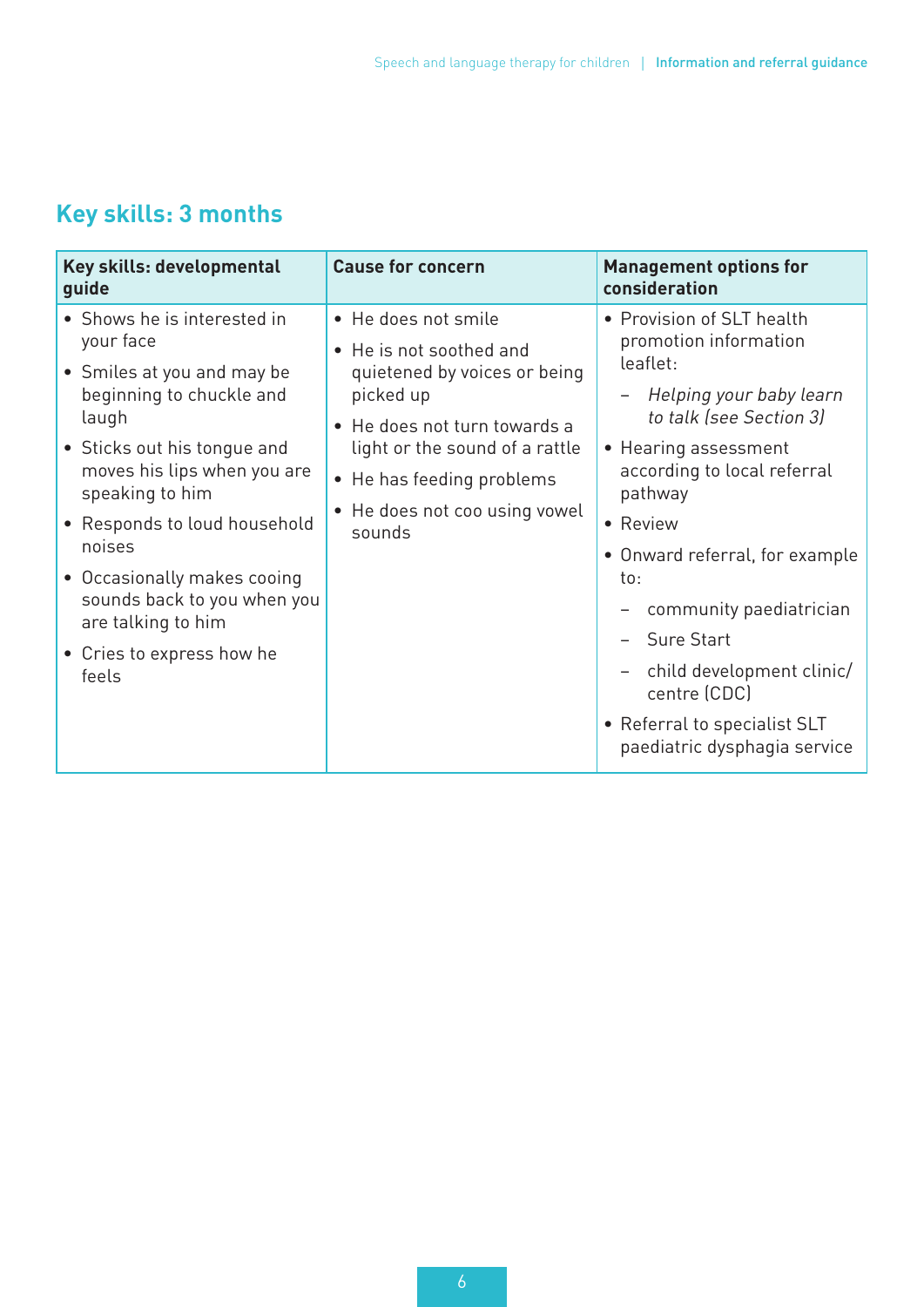### **Key skills: 6 months**

| Key skills: developmental<br>guide                           | <b>Cause for concern</b>                             | <b>Management options for</b><br>consideration                  |
|--------------------------------------------------------------|------------------------------------------------------|-----------------------------------------------------------------|
| • Makes noises to get your<br>attention                      | • He doesn't look around to<br>see who is speaking   | • Provision of SLT health<br>promotion information              |
| • Begins to play with sounds                                 | • He seldom makes noises                             | leaflet:                                                        |
| for fun, for example 'bababa'<br>• Appears to know what 'no' | back to you when you talk to<br>him                  | Helping your baby learn<br>to talk (see Section 3)              |
| means                                                        | • He makes very few noises                           | • Hearing assessment                                            |
| • Takes turns making sounds                                  | apart from crying                                    | • Review                                                        |
| • Recognises very familiar<br>voices                         | • He rarely follows a moving<br>object with his eyes | • Onward referral, for example<br>to:                           |
| • Recognises very familiar                                   | • He has feeding problems                            | community paediatrician                                         |
| words that are used with<br>actions, for example 'up you     |                                                      | <b>Sure Start</b>                                               |
| come'                                                        |                                                      | CDC                                                             |
|                                                              |                                                      | • Referral to specialist SLT<br>paediatric dysphagia<br>service |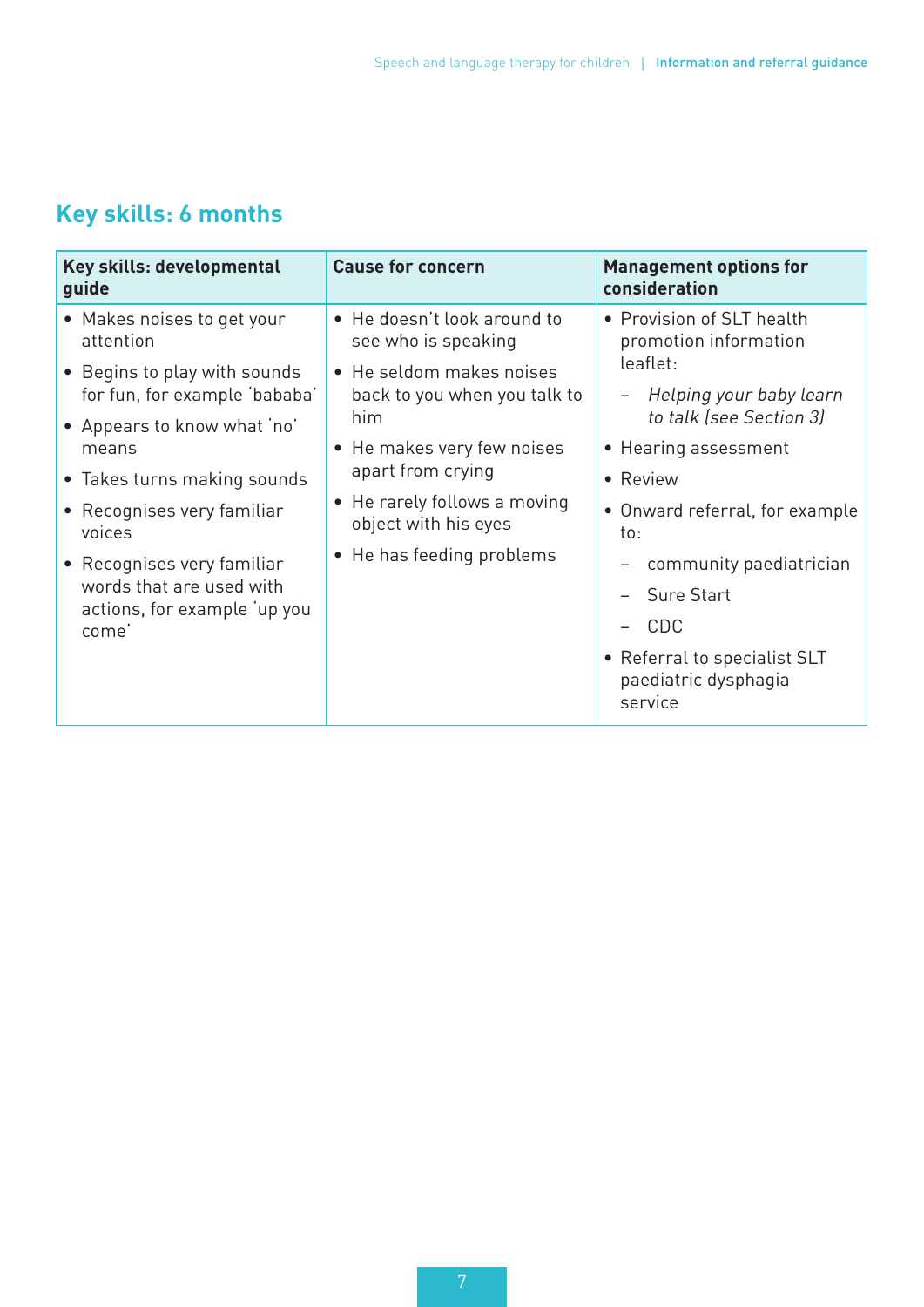### **Key skills: 9 months**

| <b>Key skills</b>                                                                        | <b>Cause for concern</b>                                                                | <b>Management options for</b><br>consideration                     |
|------------------------------------------------------------------------------------------|-----------------------------------------------------------------------------------------|--------------------------------------------------------------------|
| • Pays fleeting attention<br>but may still be highly<br>distractible                     | • He does not seem to<br>recognise his name or those<br>of close family members         | • Provision of SLT health<br>promotion information<br>leaflet:     |
| • Notices everyday sounds                                                                | • He seldom makes sounds to                                                             | Helping your baby learn                                            |
| • Makes eye contact readily                                                              | people as if he wants to talk<br>to them                                                | to talk (see Section 3)                                            |
| • Tries to maintain interaction<br>with carer through eye<br>contact and cooing/babbling | • He does not produce strings<br>of babble sounds like                                  | • Hearing assessment<br>• Review<br>• Onward referral, for example |
| • Babbles using a variety of<br>sounds                                                   | 'mamamama' or 'bababa'<br>• He does not enjoy interactive<br>games such as 'peek-a-boo' | to:<br>community paediatrician                                     |
| • Responds to his own name                                                               | • He does not show any                                                                  | <b>Sure Start</b>                                                  |
| • Demonstrates a range of                                                                | interest in noise-making toys                                                           | CDC                                                                |
| emotions appropriately<br>• Initiates communication                                      | • He has feeding problems                                                               | • Referral to specialist SLT<br>paediatric dysphagia<br>service    |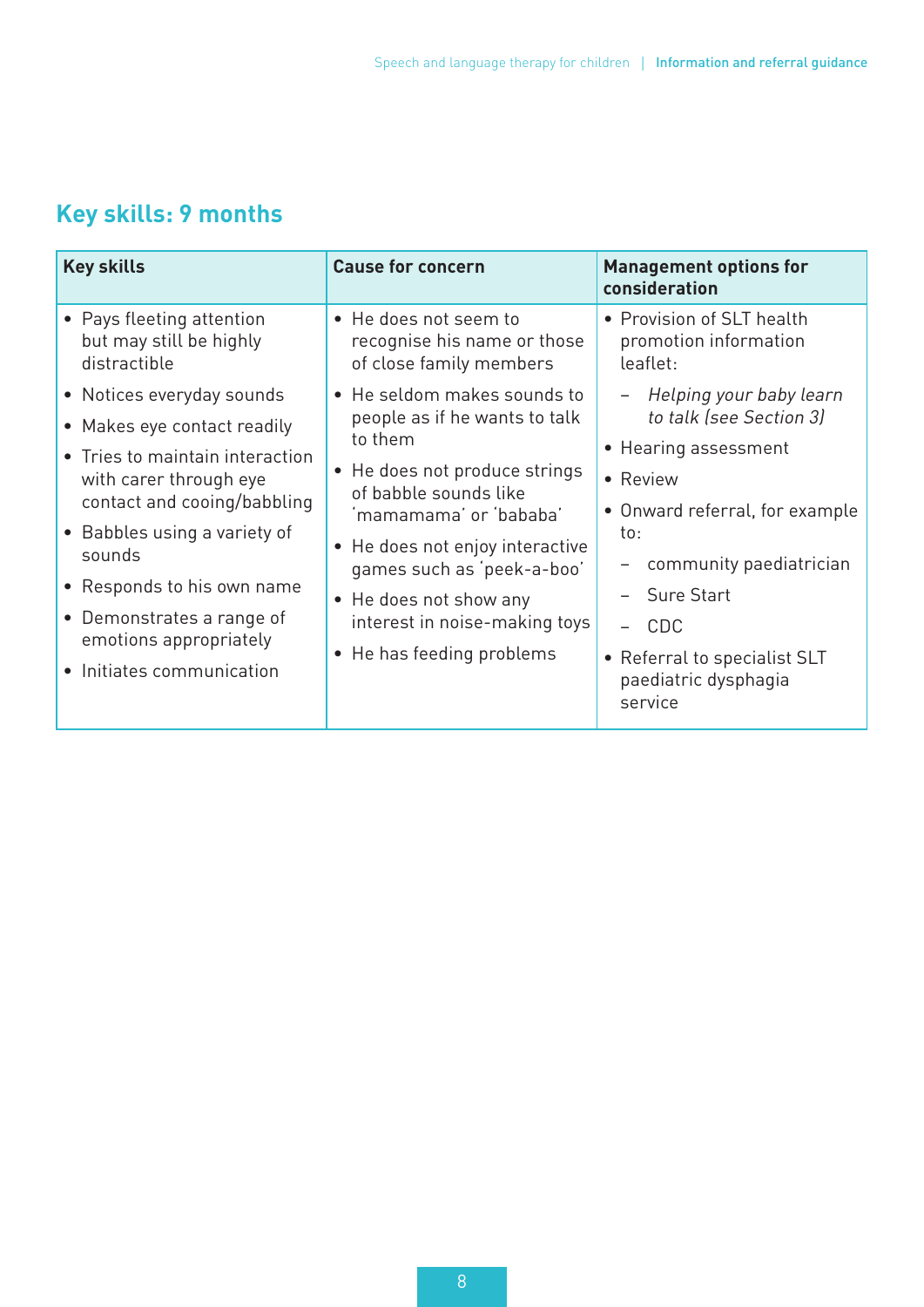### **Key skills: 12 months**

| <b>Key skills</b>                                                                         | <b>Cause for concern</b>                                                                                     | <b>Management options for</b><br>consideration                                            |
|-------------------------------------------------------------------------------------------|--------------------------------------------------------------------------------------------------------------|-------------------------------------------------------------------------------------------|
| • Can follow simple<br>commands associated with<br>gesture, for example 'wave<br>bye-bye' | • He never looks around for<br>familiar objects such as his<br>shoes when he hears you<br>talking about them | • Provision of SLT health<br>promotion information<br>leaflet:<br>Helping your baby learn |
| • Understands familiar single<br>words, for example 'no',<br>'bye-bye'                    | • He does not turn towards a<br>speaker when his name is<br>called                                           | to talk (see Section 3)<br>• Hearing assessment<br>• Review                               |
| • Will vocalise to attract<br>attention or get something<br>he wants                      | • He does not produce a lot of<br>tuneful babble<br>• He never tries to start little                         | • Onward referral, for example<br>to:                                                     |
| • Beginning to use gesture<br>to convey message, for<br>example points, holds arms<br>up  | games like 'round and round<br>the garden'<br>• He does not follow your<br>direction when you point to       | community paediatrician<br><b>Sure Start</b><br>CDC                                       |
|                                                                                           | an object<br>• He has feeding problems                                                                       | • Referral to specialist SLT<br>paediatric dysphagia<br>service                           |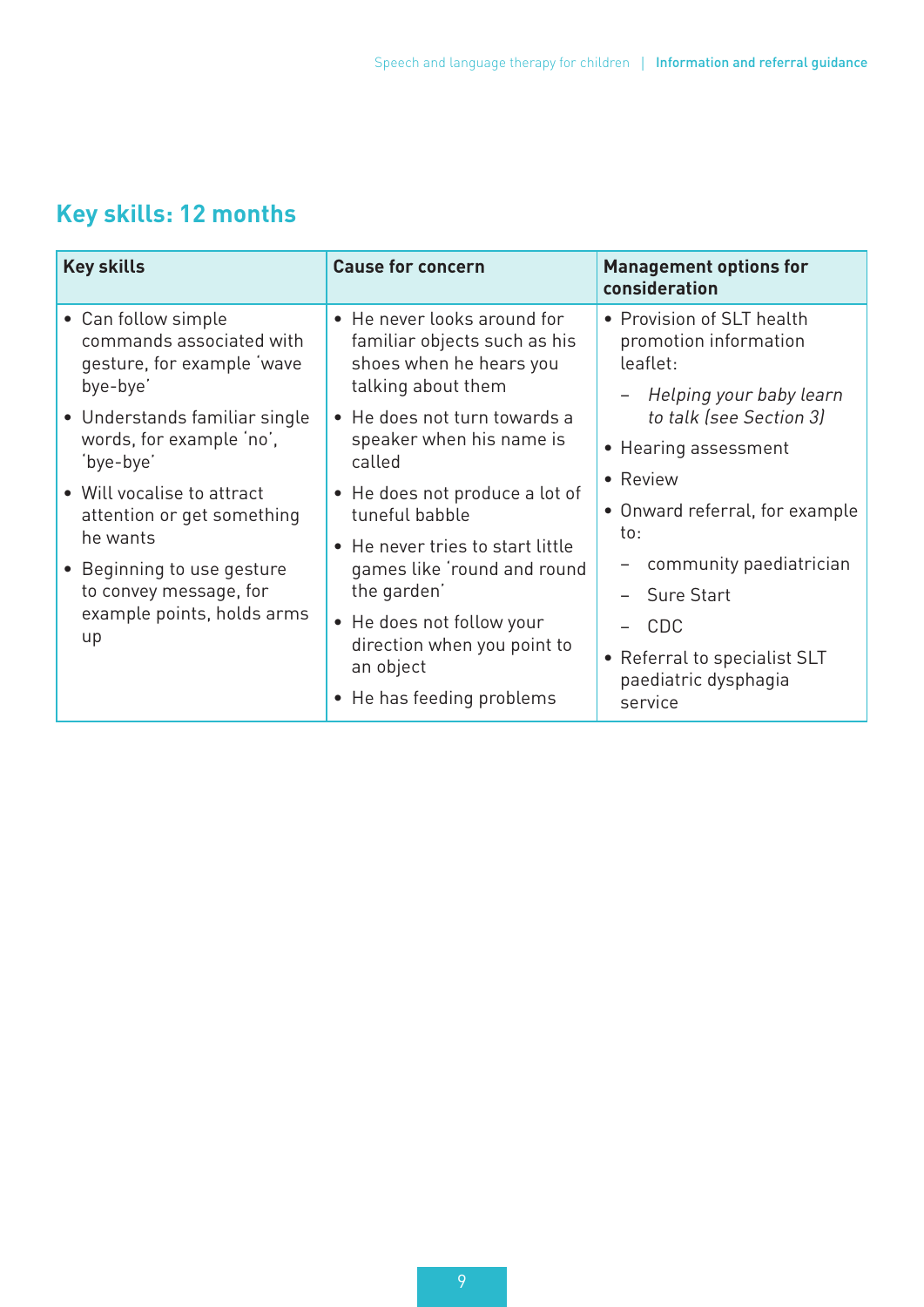### **Key skills: 15 months**

| <b>Key skills</b>                                                                                                                                                                                                                                                                            | <b>Cause for concern</b>                                                                                                                                                                                                                                                                                                                                                                                                                                                                                                                                                | <b>Management options for</b><br>consideration                                                                                                                                                                                  |
|----------------------------------------------------------------------------------------------------------------------------------------------------------------------------------------------------------------------------------------------------------------------------------------------|-------------------------------------------------------------------------------------------------------------------------------------------------------------------------------------------------------------------------------------------------------------------------------------------------------------------------------------------------------------------------------------------------------------------------------------------------------------------------------------------------------------------------------------------------------------------------|---------------------------------------------------------------------------------------------------------------------------------------------------------------------------------------------------------------------------------|
| • Indicates exactly what he<br>wants or sees using gesture<br>(or may use a few words)                                                                                                                                                                                                       | • He never takes his turn<br>when you are making sounds<br>to him                                                                                                                                                                                                                                                                                                                                                                                                                                                                                                       | • Provision of SLT health<br>promotion information<br>leaflet:                                                                                                                                                                  |
| • Looks with interest at books<br>and points to items<br>• Uses gesture to<br>communicate, for example<br>pointing, 'all done'<br>• Is very persistent when<br>communicating - really<br>wants you to share his idea<br>• Looks at familiar objects or<br>people when he hears them<br>named | • He doesn't respond by<br>looking in the right direction<br>to simple questions, for<br>example 'where's your<br>teddy?'<br>• He doesn't look in the right<br>direction when you are<br>pointing and saying 'look'<br>• He doesn't babble with lots<br>of different sounds. This<br>should sound almost as if he<br>is talking<br>• He is not interested in<br>starting lots of games with<br>you, like 'round and round<br>the garden'<br>• He never concentrates on<br>anything for more than a few<br>seconds<br>• He is not interested in<br>simple play materials | Helping your baby learn<br>to talk<br>• Hearing assessment<br>• Review<br>• Onward referral, for example<br>to:<br>community paediatrician<br>Sure Start<br>CDC<br>• Referral to specialist SLT<br>paediatric dysphagia service |
|                                                                                                                                                                                                                                                                                              | • He has feeding problems                                                                                                                                                                                                                                                                                                                                                                                                                                                                                                                                               |                                                                                                                                                                                                                                 |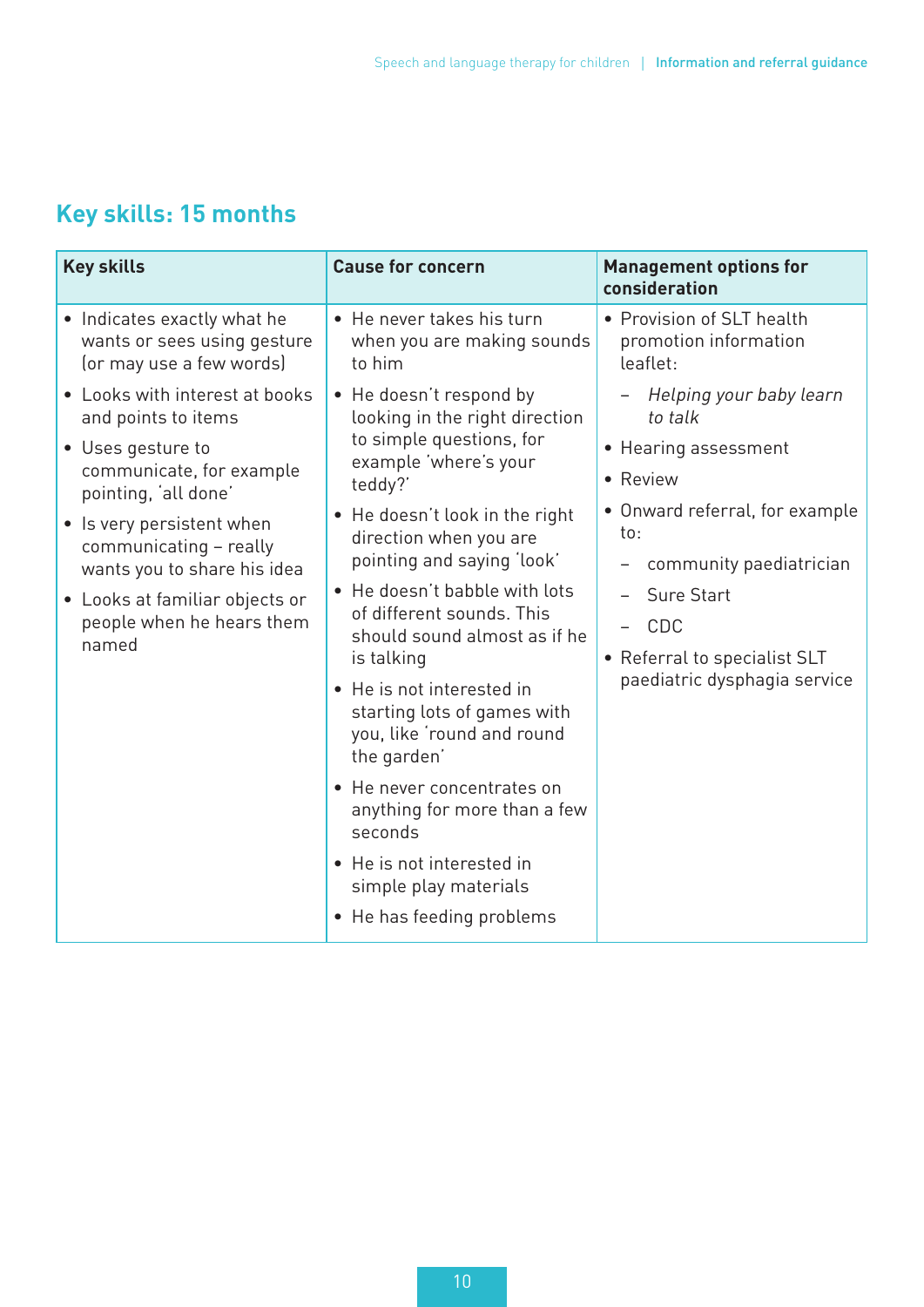### **Key skills: 18 months**

| <b>Key skills</b>                                                                                             | <b>Cause for concern</b>                                                                               | <b>Management options for</b><br>consideration                               |
|---------------------------------------------------------------------------------------------------------------|--------------------------------------------------------------------------------------------------------|------------------------------------------------------------------------------|
| • Will concentrate on task<br>of own choosing for short<br>periods of time                                    | • He is not interested in toy<br>material                                                              | • Provision of SLT health<br>promotion information<br>leaflet:               |
| • Is able to communicate<br>successfully, either verbally<br>and/or by gesture and/or by<br>behavioural means | • He does not often look<br>around to see where sounds<br>are coming from<br>• He does not use any     | Helping your child learn<br>to talk (see Section 3)<br>• Hearing assessment  |
| • Can understand simple<br>directions that include nouns<br>and verbs, for example<br>'make dolly sit'        | meaningful words<br>He does not understand<br>simple everyday vocabulary<br>• He does not want lots of | • Review<br>• Onward referral, for example<br>to:<br>community paediatrician |
| • Points to a few body parts                                                                                  | attention from you, ie lack of<br>social interest                                                      | <b>Sure Start</b>                                                            |
| • Uses knowledge of situation<br>and routine to understand<br>much of what is said to him                     | • He does not show shared<br>attention/joint referencing                                               | CDC<br>• Referral to community SLT                                           |
| • Plays with many toys<br>meaningfully, and knows<br>how to play appropriately<br>with a variety of toys      | • He shows very little intention<br>to communicate<br>• He has feeding problems                        | • Referral to specialist SLT<br>paediatric dysphagia service                 |
| • Has simple pretend play with<br>large-sized toys, for example<br>brushing teddy's hair                      |                                                                                                        |                                                                              |
| • Recognises miniature toys,<br>ie can select a bed, chair, etc                                               |                                                                                                        |                                                                              |
| • Enjoys looking at books                                                                                     |                                                                                                        |                                                                              |
| • Can identify familiar objects<br>in pictures not seen before                                                |                                                                                                        |                                                                              |
| • May have 6-10 words. These<br>may only be understood by<br>parents at this stage                            |                                                                                                        |                                                                              |
| Communication is<br>continually progressing from<br>non-verbal to verbal                                      |                                                                                                        |                                                                              |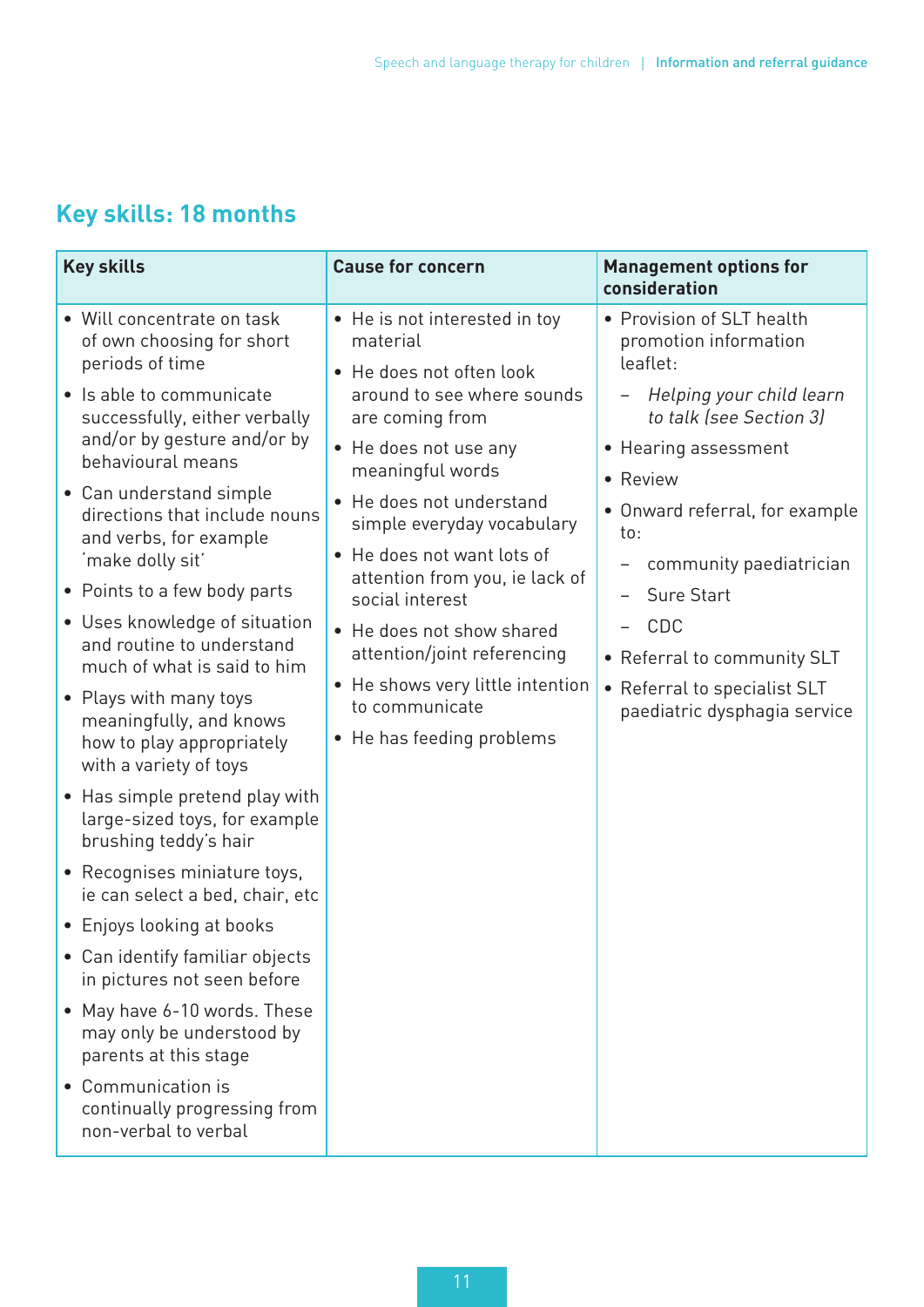### **Key skills: 24 months**

| <b>Key skills</b>                                                                                                                                                                                                                                                                                                                                                                                                                                                                                                                                                  | <b>Cause for concern</b>                                                                                                                                                                                                                             | <b>Management options for</b><br>consideration                                                                                                                                                                                                                                                                           |
|--------------------------------------------------------------------------------------------------------------------------------------------------------------------------------------------------------------------------------------------------------------------------------------------------------------------------------------------------------------------------------------------------------------------------------------------------------------------------------------------------------------------------------------------------------------------|------------------------------------------------------------------------------------------------------------------------------------------------------------------------------------------------------------------------------------------------------|--------------------------------------------------------------------------------------------------------------------------------------------------------------------------------------------------------------------------------------------------------------------------------------------------------------------------|
| • Can concentrate for a short<br>time on a toy and not flit<br>from one activity to another                                                                                                                                                                                                                                                                                                                                                                                                                                                                        | • He does not seem to<br>understand the names of<br>lots of everyday objects                                                                                                                                                                         | • Provision of SLT health<br>promotion information<br>leaflet:                                                                                                                                                                                                                                                           |
| • Is very communicative -<br>becoming more verbal and<br>less behavioural                                                                                                                                                                                                                                                                                                                                                                                                                                                                                          | • He has less than 40 words<br>(refer to Appendix 1'Late<br>talkers - risk factors')                                                                                                                                                                 | Helping your child learn<br>to talk (see Section 3)                                                                                                                                                                                                                                                                      |
| • Continual increase in his<br>new words being understood<br>by parents<br>• Responds to simple<br>directions, for example 'put<br>it on the chair'<br>• Is interested in playing with<br>small toys, for example farm<br>set, small doll<br>• Will carry out simple make<br>believe activities with toys,<br>for example tea party<br>• Has an expanding single<br>word vocabulary<br>• At this stage, he is beginning<br>to put two words together,<br>for example 'daddy gone'<br>• Speech should be getting<br>clearer and should be<br>intelligible to family | • He never links two words<br>together<br>• He never pays sustained<br>attention to an activity of his<br>own choice<br>• He does not want to help you<br>in your activities<br>• He does not show any<br>pretend play<br>• He lacks social interest | • Hearing assessment<br>• Review<br>• Onward referral, for example<br>to:<br>- CDC<br>community paediatrician<br><b>Sure Start</b><br>$-$<br>• Referral to SLT services<br>• See Appendix 2 for<br>suggested toys for<br>observation of speech,<br>language and<br>communication skills in<br>children aged 24-30 months |
| • Enjoys nursery rhymes and<br>action songs                                                                                                                                                                                                                                                                                                                                                                                                                                                                                                                        |                                                                                                                                                                                                                                                      |                                                                                                                                                                                                                                                                                                                          |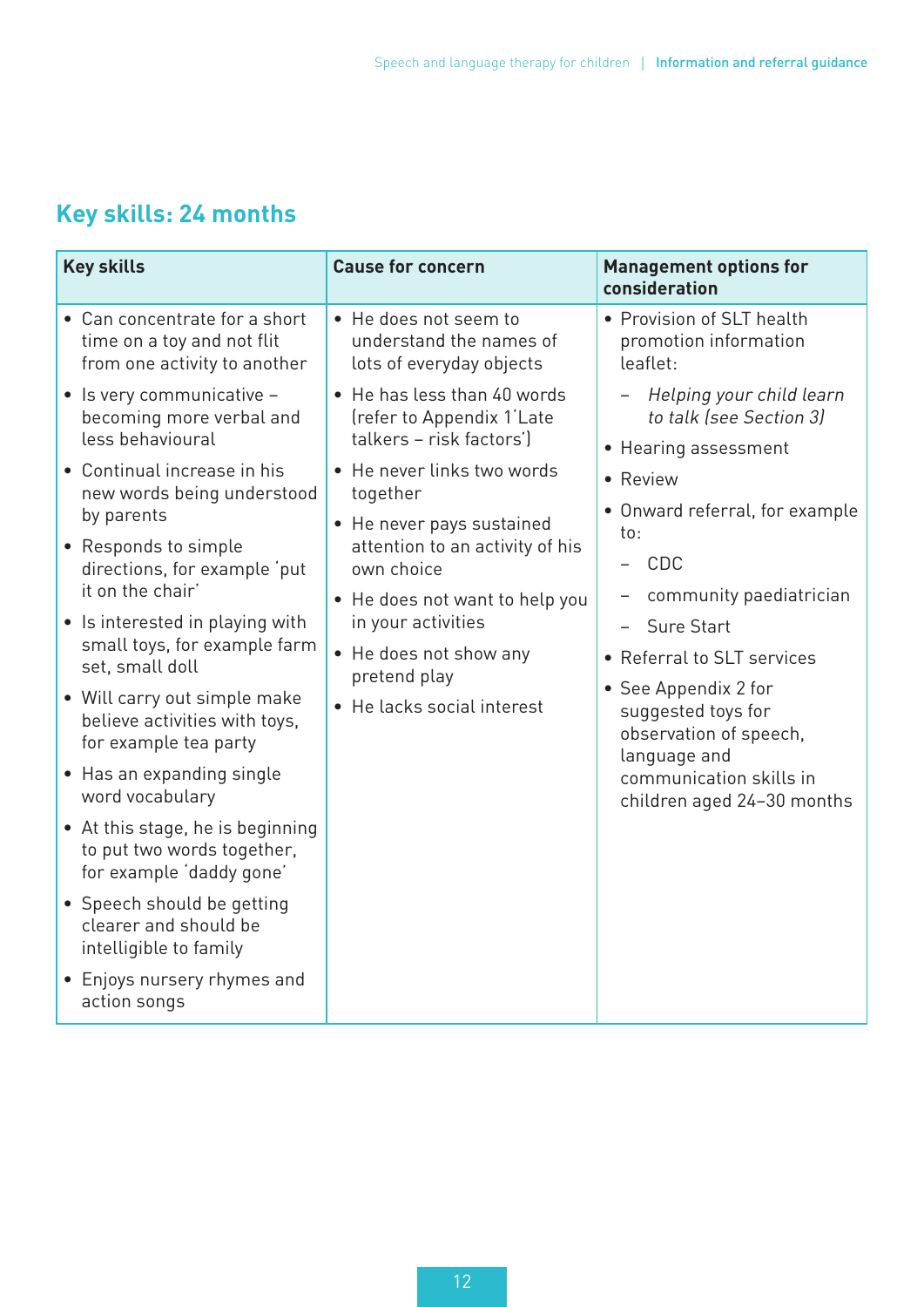### **Key skills: 30 months**

| <b>Key skills</b>                                                                                                                                                                                                                | <b>Cause for concern</b>                                                                                                                                                                                                                       | <b>Management options for</b><br>consideration                                                                                                                     |
|----------------------------------------------------------------------------------------------------------------------------------------------------------------------------------------------------------------------------------|------------------------------------------------------------------------------------------------------------------------------------------------------------------------------------------------------------------------------------------------|--------------------------------------------------------------------------------------------------------------------------------------------------------------------|
| · Is very communicative<br>• Can have a two-way<br>conversation                                                                                                                                                                  | • He is not showing an<br>increase in the number of<br>words he is using                                                                                                                                                                       | • Provision of SLT health<br>promotion information<br>leaflet:                                                                                                     |
| • Can select an object<br>according to its function, for<br>example 'which one do you<br>sleep in?'<br>• Understands simple size<br>words, such as big and small<br>(little)<br>• Can follow more complex<br>commands, including | • He is still mainly using<br>single words rather than two<br>together<br>• Parents often cannot<br>understand what he has said<br>• He does not seem to want<br>you to play with him<br>• He does not show any<br>pretend or imaginative play | Helping your child learn<br>to talk (see Section 3)<br>• Hearing assessment<br>• Review<br>• Onward referral, for example<br>to:<br>CDC<br>community paediatrician |
| position words 'in' and 'on',<br>for example 'put teddy's<br>shoe on the chair'<br>• Will play alongside another<br>child                                                                                                        | • He does not seem to<br>understand what you say to<br>him unless you make it very<br>simple<br>• His attention span is still                                                                                                                  | ear, nose and throat<br>(ENT)<br>- Sure Start<br>• Referral to SLT services<br>• See Appendix 2 for                                                                |
| • Play will include short<br>sequences of imaginative<br>play, for example with Duplo,<br>dolls etc                                                                                                                              | very short most of the time<br>• He stumbles, repeats<br>sounds at the beginning<br>of words or gets stuck on                                                                                                                                  | suggested toys for<br>observation of speech,<br>language and<br>communication skills in                                                                            |
| • Some of what he says is<br>understood by health visitor/<br>others                                                                                                                                                             | words (dysfluency/stammer)<br>• He has a habitually hoarse<br>voice                                                                                                                                                                            | children aged 24-30 months                                                                                                                                         |
| • Many speech sound<br>immaturities may be evident<br>• Most of what he says is<br>understood by parents/<br>others familiar with him                                                                                            |                                                                                                                                                                                                                                                |                                                                                                                                                                    |
| • Uses 200 or more<br>recognisable words                                                                                                                                                                                         |                                                                                                                                                                                                                                                |                                                                                                                                                                    |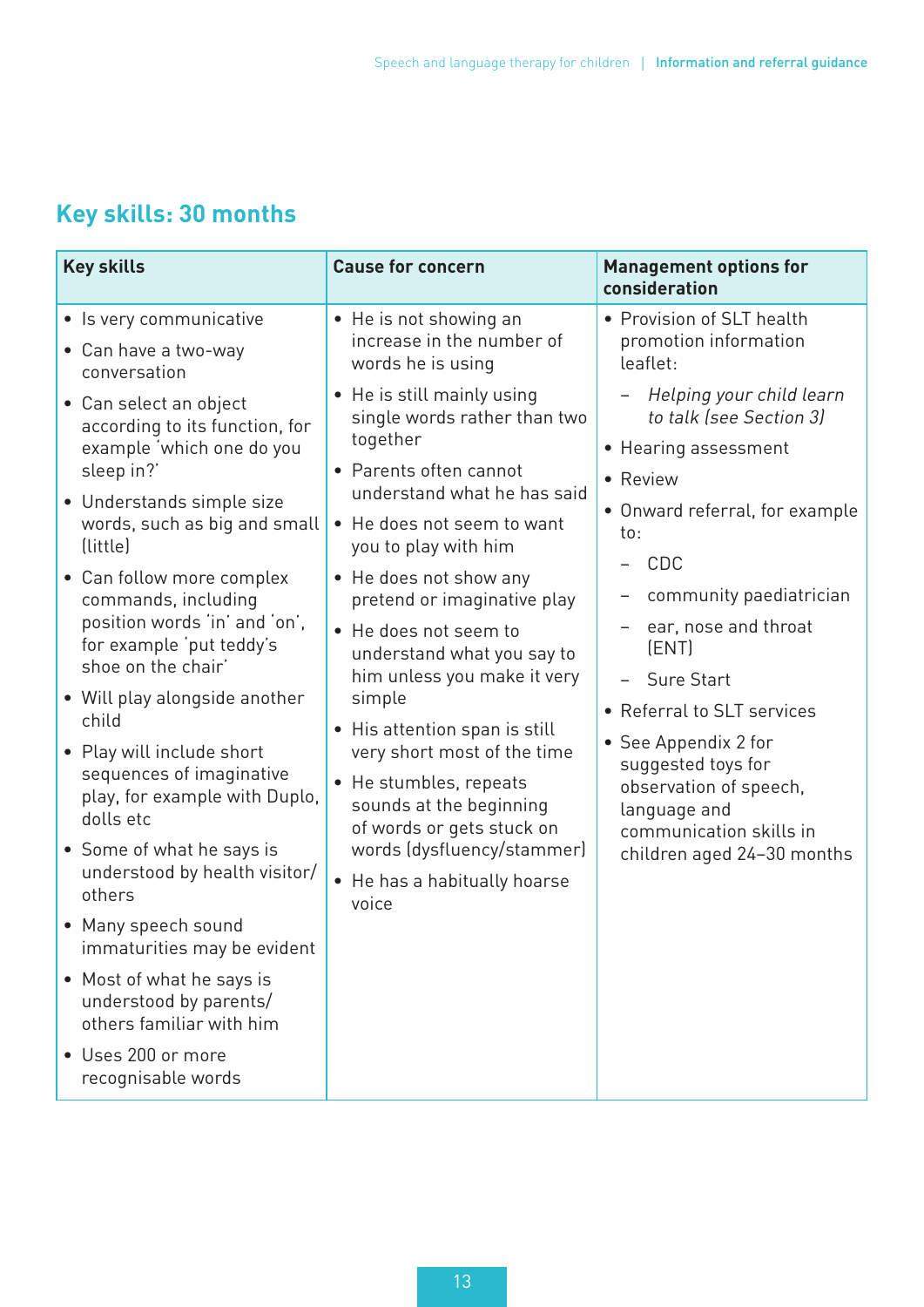### **Key skills: 36 months**

| <b>Key skills</b>                                                                                                                                                                                                                                                                                                                                                                                                                                                                                                                                                                                                                                                                                                                                                                                                                                                                                                                                                                                                                                                                                                                                                                                                                                                           | <b>Cause for concern</b>                                                                                                                                                                                                                                                                                                                                                                                                                                                                                                                                               | <b>Management options for</b><br>consideration                                                                                                                                                                                                                                                                    |
|-----------------------------------------------------------------------------------------------------------------------------------------------------------------------------------------------------------------------------------------------------------------------------------------------------------------------------------------------------------------------------------------------------------------------------------------------------------------------------------------------------------------------------------------------------------------------------------------------------------------------------------------------------------------------------------------------------------------------------------------------------------------------------------------------------------------------------------------------------------------------------------------------------------------------------------------------------------------------------------------------------------------------------------------------------------------------------------------------------------------------------------------------------------------------------------------------------------------------------------------------------------------------------|------------------------------------------------------------------------------------------------------------------------------------------------------------------------------------------------------------------------------------------------------------------------------------------------------------------------------------------------------------------------------------------------------------------------------------------------------------------------------------------------------------------------------------------------------------------------|-------------------------------------------------------------------------------------------------------------------------------------------------------------------------------------------------------------------------------------------------------------------------------------------------------------------|
| • Is eager to give and receive<br>information verbally<br>• Is interested in peers/friends<br>and beginning to play with them<br>• Is using language to share<br>experiences with others rather<br>than simply to give directions,<br>ie wants to have conversations<br>• Can understand more<br>position words, for example<br>under<br>• Understands common action<br>words (verbs) and some<br>describing words (adjectives),<br>for example big, sad<br>• Is beginning to carry out<br>commands containing up to<br>three different types of concepts,<br>for example size, action,<br>position – 'kick the big ball<br>under the table'<br>• Can sort colours<br>• Plays imaginatively with<br>make believe objects and<br>will role-play<br>• Should be using his spoken<br>language to fulfil a variety<br>of functions, for example<br>seeking information,<br>answering questions,<br>describing objects and<br>actions, attempting to relate<br>experiences, protesting etc<br>• Talks in sentences most of<br>the time and asks questions,<br>for example what, where,<br>who?<br>• Should be understood most<br>of the time by health visitor/<br>others not familiar with him<br>• Knows several nursery<br>rhymes/songs to repeat and<br>sometimes sings them | • He frequently does not seem<br>to understand what you have<br>said<br>• He only uses two word<br>combinations<br>• He has a very restricted<br>vocabulary<br>• He never asks questions<br>• He shows no interest in<br>stories<br>• He shows no interest in<br>playing with other children<br>• Most of the time, his<br>speech is not understood by<br>unfamiliar people<br>• Attention span is very short<br>• He stumbles, repeats words<br>or the beginning of words,<br>or gets stuck on words<br>(dysfluency/stammer)<br>• He has a habitually hoarse<br>voice | • Provision of SLT health<br>promotion information<br>leaflets and websites (see<br>Section 3):<br>• Hearing assessment<br>• Review<br>• Onward referral, for example<br>to:<br>CDC<br><b>Autistic Spectrum</b><br>Disorder (ASD)<br>assessment<br>community paediatrician<br>- ENT<br>• Referral to SLT services |
|                                                                                                                                                                                                                                                                                                                                                                                                                                                                                                                                                                                                                                                                                                                                                                                                                                                                                                                                                                                                                                                                                                                                                                                                                                                                             |                                                                                                                                                                                                                                                                                                                                                                                                                                                                                                                                                                        |                                                                                                                                                                                                                                                                                                                   |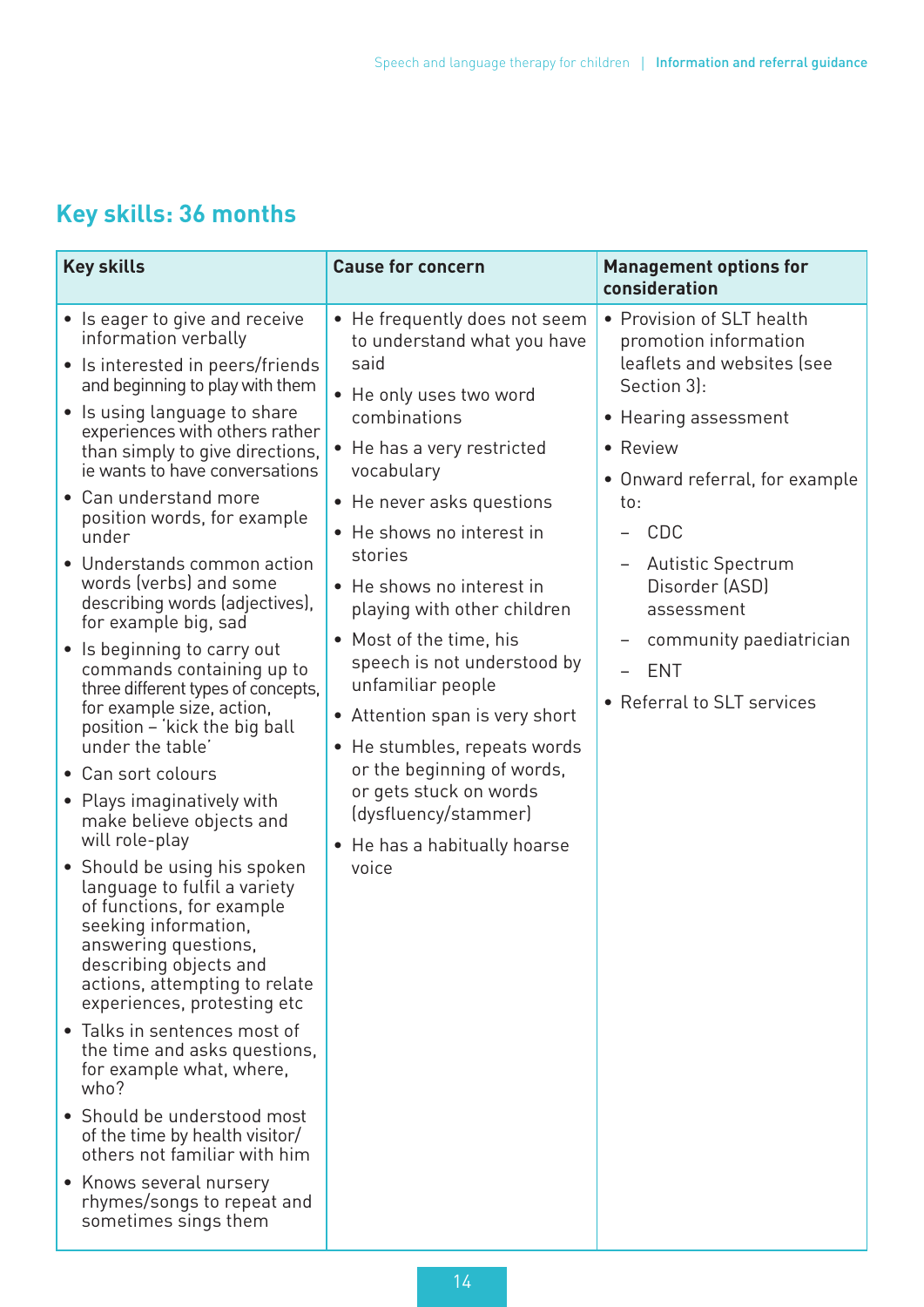### **Key skills: 42 months (3½years)**

| <b>Key skills</b>                                                                                                                                                                                                                                                                                                                                                                                                                                                                                                                                                                                                                                                                                                                                                                                                                                            | <b>Cause for concern</b>                                                                                                                                                                                                                                                                                                                                                                                                                                                                                                                                                                                                                                          | <b>Management options for</b><br>consideration                                                                                                                                                                                                                                                      |
|--------------------------------------------------------------------------------------------------------------------------------------------------------------------------------------------------------------------------------------------------------------------------------------------------------------------------------------------------------------------------------------------------------------------------------------------------------------------------------------------------------------------------------------------------------------------------------------------------------------------------------------------------------------------------------------------------------------------------------------------------------------------------------------------------------------------------------------------------------------|-------------------------------------------------------------------------------------------------------------------------------------------------------------------------------------------------------------------------------------------------------------------------------------------------------------------------------------------------------------------------------------------------------------------------------------------------------------------------------------------------------------------------------------------------------------------------------------------------------------------------------------------------------------------|-----------------------------------------------------------------------------------------------------------------------------------------------------------------------------------------------------------------------------------------------------------------------------------------------------|
| • Can control his own<br>attention and can sustain<br>this for play or listening<br>• Has made friends within his<br>peer group<br>• Can understand questions<br>that do not relate to the here<br>and now, for example 'what<br>did you eat at playschool?'<br>• Can respond to commands<br>that include established<br>concepts such as size, colour<br>and position, for example<br>'give me the big teddy'<br>• Understands sequences of<br>events, for example what<br>happened next in the story<br>• Can name a few colours<br>• Make believe play with<br>toys is quite elaborate and<br>accompanied by verbal<br>commentary<br>• Grammar is becoming more<br>adult, for example use of<br>plurals and tenses, but<br>grammatical immaturities<br>are still evident<br>• Speech is understood by<br>strangers, but many sound<br>immaturities remain | He does not concentrate on<br>anything for more than a few<br>minutes<br>• He does not understand<br>what you have asked him<br>• He is using very short or<br>jumbled sentences and not<br>linking sentences together<br>• He does not show interest in<br>playing with other children<br>• Speech is not understood by<br>unfamiliar people (see also<br>Sound chart on page 22)<br>• He is very verbal but<br>conversation is unusual and<br>centres around topics of<br>interest to himself<br>He stumbles, repeats words<br>$\bullet$<br>or the beginning of words,<br>or gets stuck on words<br>(dysfluency/stammer)<br>He has a habitually hoarse<br>voice | • Provision of SLT health<br>promotion information<br>leaflets and websites (see<br>Section 3):<br>• Hearing assessment<br>• Link in with nursery/<br>playgroup<br>• Onward referral, for example<br>to:<br>- CDC<br>ASD assessment<br>community paediatrician<br>ENT<br>• Referral to SLT services |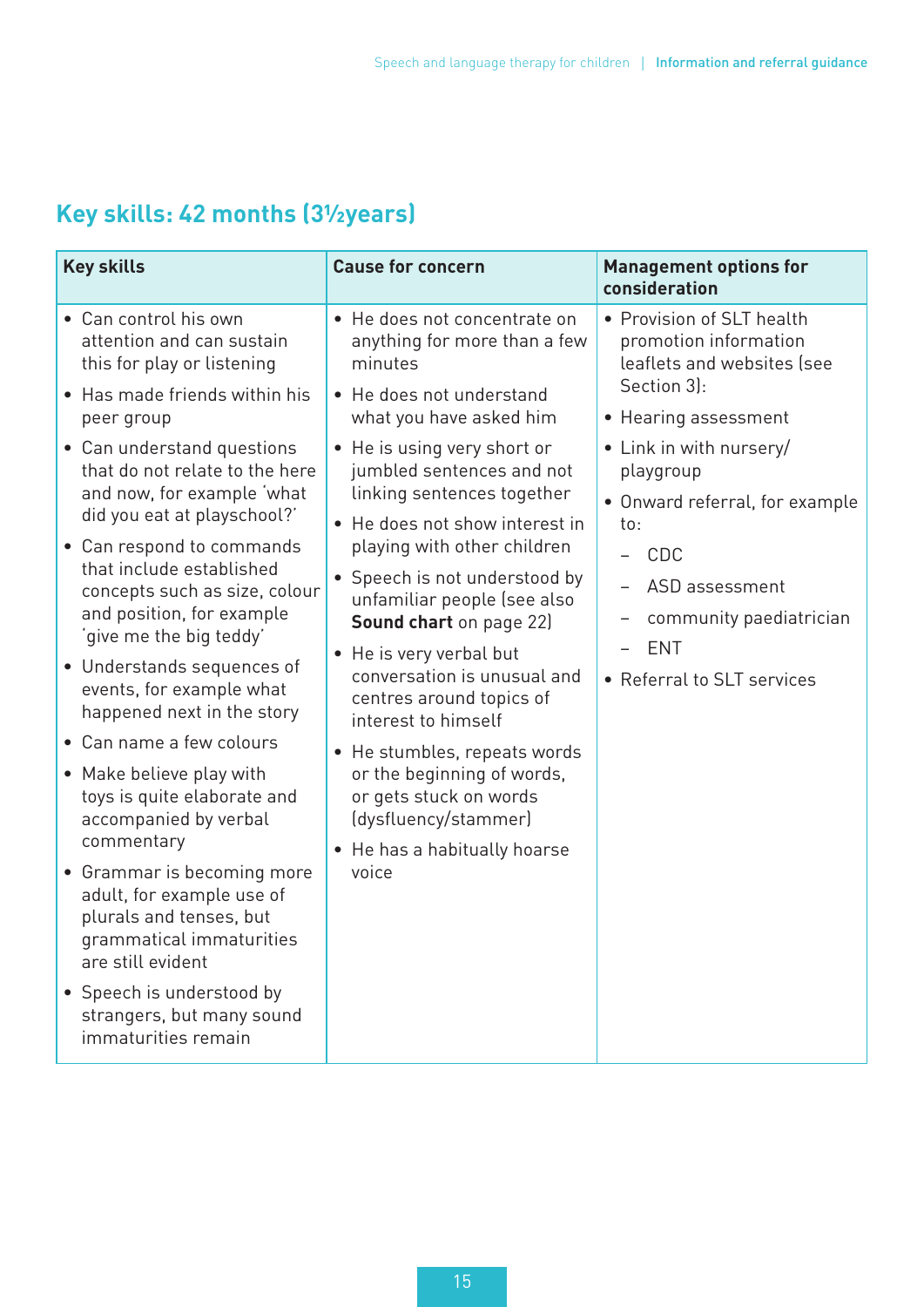### **Key skills: 4 years**

| <b>Key skills</b>                                                                                                                                                                                                                                                                                                                                                                                                                                                                                                                                                                                                                                                                         | <b>Cause for concern</b>                                                                                                                                                                                                                                                                                                                                                                                                                                                                      | <b>Management options for</b><br>consideration                                                                                                                                                                                                                                                        |
|-------------------------------------------------------------------------------------------------------------------------------------------------------------------------------------------------------------------------------------------------------------------------------------------------------------------------------------------------------------------------------------------------------------------------------------------------------------------------------------------------------------------------------------------------------------------------------------------------------------------------------------------------------------------------------------------|-----------------------------------------------------------------------------------------------------------------------------------------------------------------------------------------------------------------------------------------------------------------------------------------------------------------------------------------------------------------------------------------------------------------------------------------------------------------------------------------------|-------------------------------------------------------------------------------------------------------------------------------------------------------------------------------------------------------------------------------------------------------------------------------------------------------|
| • Speech is creative and is<br>now an effective means of<br>communication<br>• Can carry out three step<br>instructions, for example<br>close the door, then get the<br>ball and put it on the table'<br>• Understands more colour,<br>position and size words<br>• Is beginning to enjoy<br>elaborate make believe play,<br>for example dressing up,<br>role-play<br>• Enjoys playing with friends<br>and understands sharing<br>and taking turns<br>• Can tell long stories, relate<br>events and describe pictures<br>quite accurately<br>• Some grammatical<br>immaturities are noticeable<br>• Some sound immaturities<br>still present but speech<br>should be largely intelligible | • He does not understand<br>what you have asked him<br>• He does not concentrate on<br>anything for more than a few<br>minutes<br>• Very poor use of grammar<br>• Speech is very unclear<br>• He cannot relate events that<br>occurred when you were not<br>present<br>• He does not show interest in<br>playing with other children<br>• He stumbles, repeats words<br>or the beginning of words,<br>or gets stuck on words<br>(dysfluency/stammer)<br>• He has a habitually hoarse<br>voice | • Provision of SLT health<br>promotion information<br>leaflets and websites (see<br>Section 3):<br>• Hearing assessment<br>• Link in with nursery/<br>playgroup<br>• Onward referral, for example<br>to:<br>- CDC<br>ASD assessment<br>community paediatrician<br>- ENT<br>• Referral to SLT services |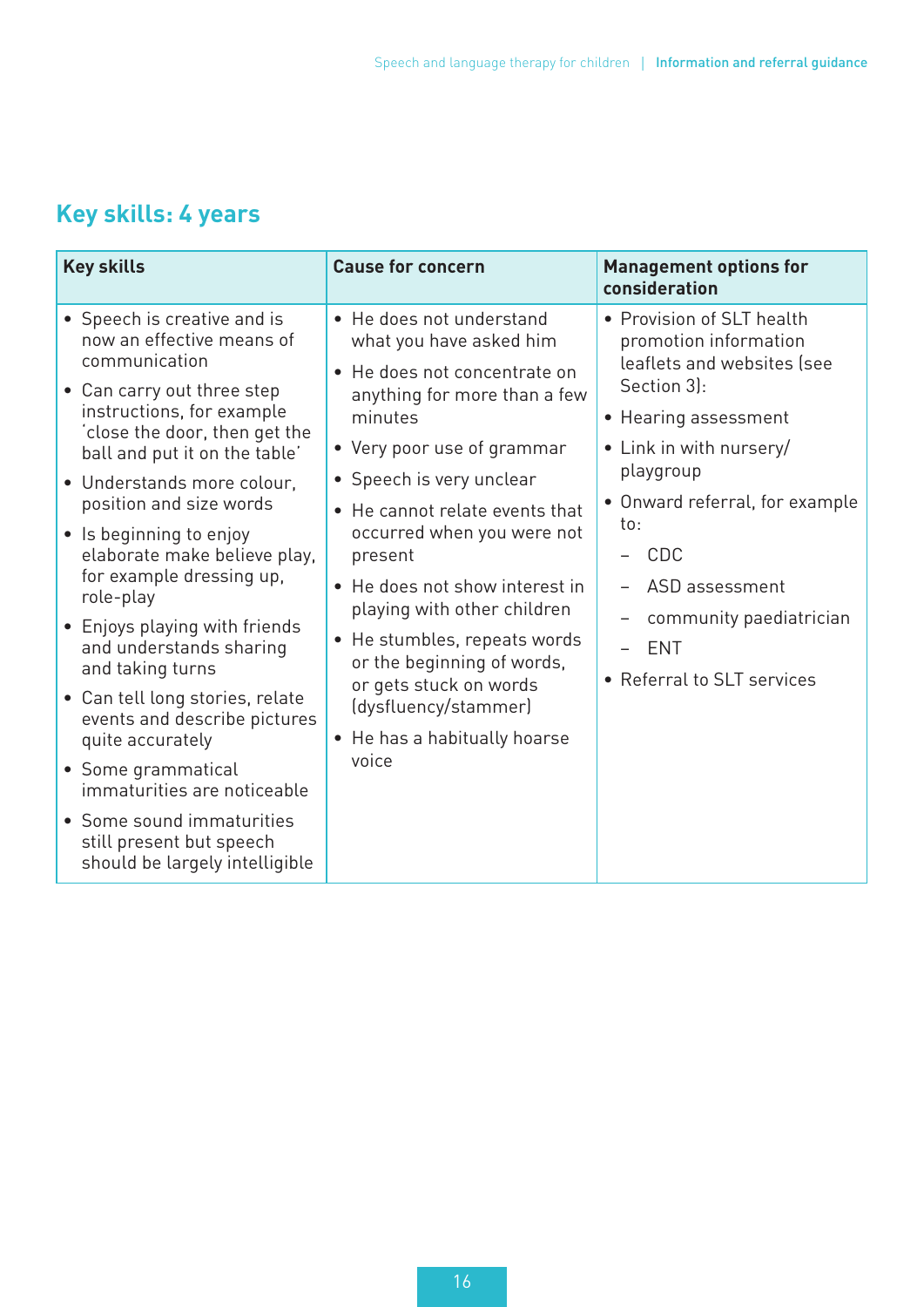### **Key skills: 4 to 5 years**

| <b>Key skills</b>                                                                                                                                                                                                                                                                                                                                                                                                                                                                                                                                                                                                                                                                                                                                                                                                                                                                                                                                                                                                                                                                                                                                                                                                                                                                                                                                                                                                                                                                                                          | <b>Cause for concern</b>                                                                                                                                                                                                                                                                                                                                                                                                                                                                                                                                                                                                                                                                                                                                                      | <b>Management options for</b><br>consideration                                                                                                                                                                                                                                                                                                                                                                                                                                                                                                |
|----------------------------------------------------------------------------------------------------------------------------------------------------------------------------------------------------------------------------------------------------------------------------------------------------------------------------------------------------------------------------------------------------------------------------------------------------------------------------------------------------------------------------------------------------------------------------------------------------------------------------------------------------------------------------------------------------------------------------------------------------------------------------------------------------------------------------------------------------------------------------------------------------------------------------------------------------------------------------------------------------------------------------------------------------------------------------------------------------------------------------------------------------------------------------------------------------------------------------------------------------------------------------------------------------------------------------------------------------------------------------------------------------------------------------------------------------------------------------------------------------------------------------|-------------------------------------------------------------------------------------------------------------------------------------------------------------------------------------------------------------------------------------------------------------------------------------------------------------------------------------------------------------------------------------------------------------------------------------------------------------------------------------------------------------------------------------------------------------------------------------------------------------------------------------------------------------------------------------------------------------------------------------------------------------------------------|-----------------------------------------------------------------------------------------------------------------------------------------------------------------------------------------------------------------------------------------------------------------------------------------------------------------------------------------------------------------------------------------------------------------------------------------------------------------------------------------------------------------------------------------------|
| By this time, he will be having an<br>even wider range of experiences,<br>especially in early years settings<br>or school. His speech and<br>language development will continue,<br>as will the demands on him to use<br>his language skills. He needs<br>to listen and understand more<br>and to share his ideas within the<br>classroom. He will also use his<br>language skills to build on as he<br>learns to read and write.<br>Children will develop language<br>skills at different rates, but at<br>this stage, typically, he will be:<br>• able to understand spoken<br>instructions related to an activity<br>without stopping what he is<br>doing to look at the speaker<br>• choosing his own friends and<br>playmates<br>• taking turns in much longer<br>conversations<br>• understanding more complicated<br>language (for example 'first',<br>'last', 'might', 'may be',<br>'above' and 'in between')<br>• using sentences that are well<br>formed, although he may still<br>have some difficulties with<br>grammar (for example some<br>plurals, like saying 'sheeps'<br>instead of 'sheep', or more<br>complicated tenses, like using<br>'goed' instead of 'went')<br>• thinking more about the<br>meanings of words - perhaps<br>describing what simple words<br>mean or asking what a new word<br>means when he first hears it<br>• using most sounds effectively<br>- may have some difficulties<br>with words with lots of syllables<br>or consonant sounds together,<br>eg 'scribble' or 'elephant' | • Speech sound development<br>is immature (refer to Sound<br><b>chart</b> on page 22)<br>• Sentence structure is<br>immature or ungrammatical<br>• Vocabulary is weak and<br>impacting upon progress in<br>the classroom<br>• He is not able to<br>communicate appropriately<br>with teachers/peers, for<br>example in relating relevant<br>information, taking turns to<br>speak, keeping to the topic<br>of conversation, initiating<br>interaction<br>• He engages in his own rigid<br>choice of activity and/or topic<br>of conversation<br>• He is not able to sustain<br>attention for classroom<br>activities<br>• He stumbles, repeats words<br>or the beginning of words,<br>or gets stuck on words<br>(dysfluency/stammer)<br>• He has a habitually hoarse<br>voice | • Provision of SLT health<br>promotion information<br>leaflets and websites (see<br>Section 3):<br>• Link with teaching staff/<br>special educational needs<br>coordinator (SENCO):<br>Has a referral been made<br>to educational<br>psychology?<br>Has the child been given<br>individual learning<br>targets/been placed on<br>the SEN code of practice<br>by the teacher/school?<br>• Hearing assessment<br>• Onward referral, for example<br>to:<br>CDC<br>ASD assessment<br>community paediatrician<br>ENT<br>• Referral to SLT services |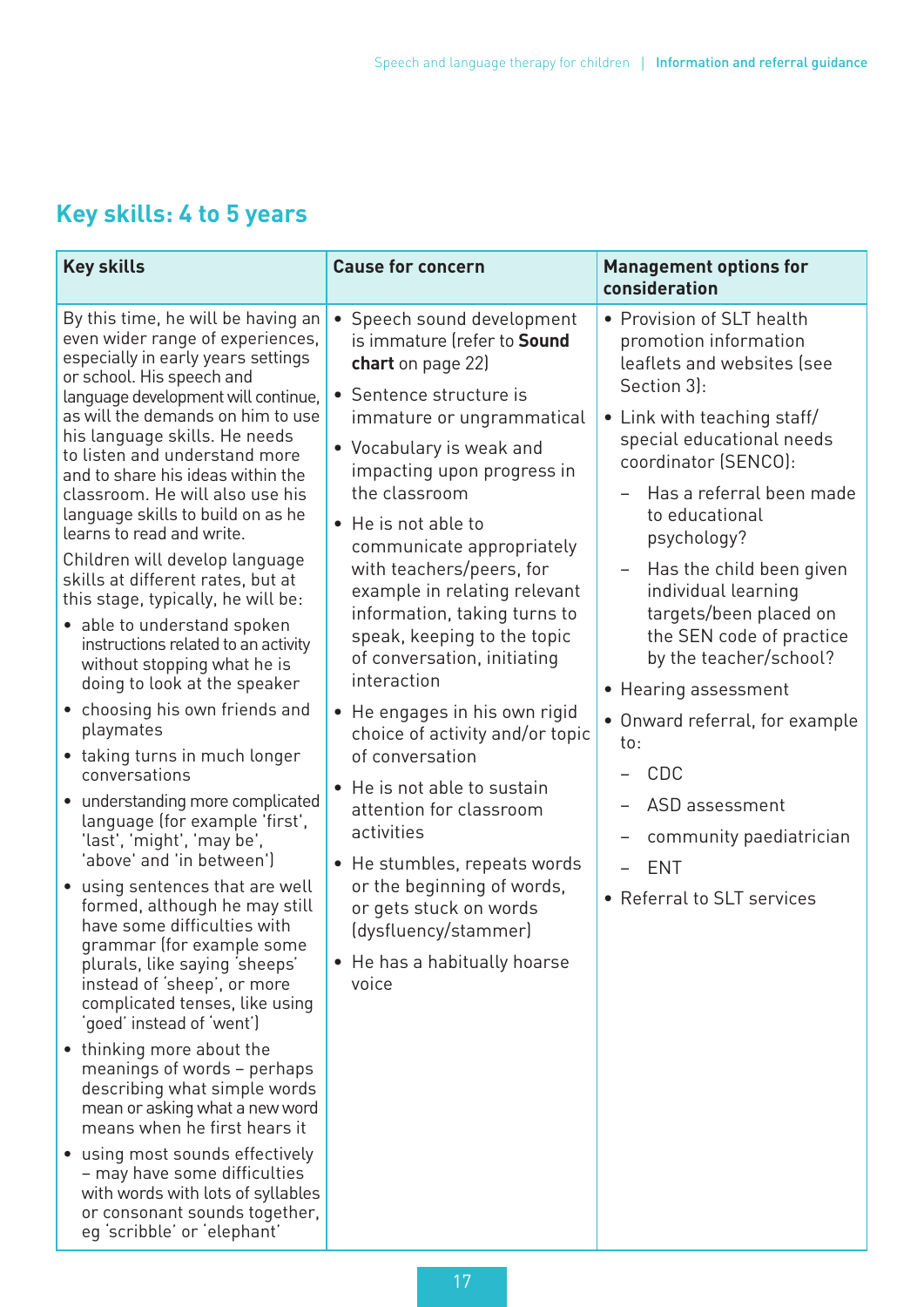### **Key skills: 5 years onwards**

| <b>Key skills</b>                                                                                                                                                                                                                                                                                                                                                                                                                                                                                                                                                                                                                                                                                                                                                                                                                                                                                                                                                                                                                                                                                                                                                                                                                                                              | <b>Cause for concern</b>                                                                                                                                                                                                                                                                                                                                                                                                                                                                                                                                                                                                                                                                                                                                                                                                                                                                | <b>Management options for</b><br>consideration                                                                                                                                                                                                                                                                                                                                                                                                                                                         |
|--------------------------------------------------------------------------------------------------------------------------------------------------------------------------------------------------------------------------------------------------------------------------------------------------------------------------------------------------------------------------------------------------------------------------------------------------------------------------------------------------------------------------------------------------------------------------------------------------------------------------------------------------------------------------------------------------------------------------------------------------------------------------------------------------------------------------------------------------------------------------------------------------------------------------------------------------------------------------------------------------------------------------------------------------------------------------------------------------------------------------------------------------------------------------------------------------------------------------------------------------------------------------------|-----------------------------------------------------------------------------------------------------------------------------------------------------------------------------------------------------------------------------------------------------------------------------------------------------------------------------------------------------------------------------------------------------------------------------------------------------------------------------------------------------------------------------------------------------------------------------------------------------------------------------------------------------------------------------------------------------------------------------------------------------------------------------------------------------------------------------------------------------------------------------------------|--------------------------------------------------------------------------------------------------------------------------------------------------------------------------------------------------------------------------------------------------------------------------------------------------------------------------------------------------------------------------------------------------------------------------------------------------------------------------------------------------------|
| This covers a huge period of<br>development for any child.<br>Often by five or six years old, he<br>will have well-developed<br>language with a wide<br>vocabulary, well-formed<br>sentences and good use of<br>speech sounds. He will usually<br>have developed attention skills<br>so that he can understand<br>instructions while carrying<br>on with another activity at the<br>same time. He should also be<br>able to understand much more<br>information. As he grows up,<br>he gains a wider understanding<br>of how to use his language<br>in different situations - for<br>example to discuss ideas or<br>give opinions. Speech and<br>language development is a<br>gradual process and builds on<br>skills he has already learnt.<br>He will:<br>• remain focused on one<br>activity for increasing<br>lengths of time without being<br>reminded to do so<br>• continue to learn new<br>words - his vocabulary<br>will increase enormously,<br>especially with words learnt<br>in school (as he gets older,<br>he will rely less on pictures<br>and objects to learn new<br>language, and be able<br>to learn simply through<br>hearing and reading new<br>words; however, using<br>visual materials helps older<br>children and even adults to<br>learn new words) | • Speech sound development<br>is immature (refer to Sound<br>chart on page 22)<br>• Sentence structure is<br>immature or ungrammatical<br>• Vocabulary is weak and<br>impacting upon progress in<br>the classroom<br>• He is not able to<br>communicate appropriately<br>with teachers/peers, for<br>example in relating relevant<br>information, taking turns to<br>speak, keeping to the topic<br>of conversation, initiating<br>interaction<br>He engages in his own rigid<br>choice of activity and/or topic<br>of conversation<br>• He is not able to sustain<br>attention for classroom<br>activities<br>He stumbles, repeats words<br>or the beginning of words,<br>or gets stuck on words<br>(dysfluency/stammer)<br>• He has a habitually hoarse<br>voice<br>• Consider how the child's<br>speech and language skills<br>fit with his general learning<br>progress and ability | • Provision of SLT health<br>promotion information<br>leaflets and websites (see<br>Section 3)<br>• Link with teaching staff/<br>SENCO:<br>Has referral been made<br>to educational<br>psychology?<br>Has the child been given<br>individual learning<br>targets/been placed on<br>the SEN code of practice<br>by the teacher/school?<br>• Hearing assessment<br>• Onward referral, for example<br>to:<br>CDC<br>ASD assessment<br>community paediatrician<br><b>ENT</b><br>• Referral to SLT services |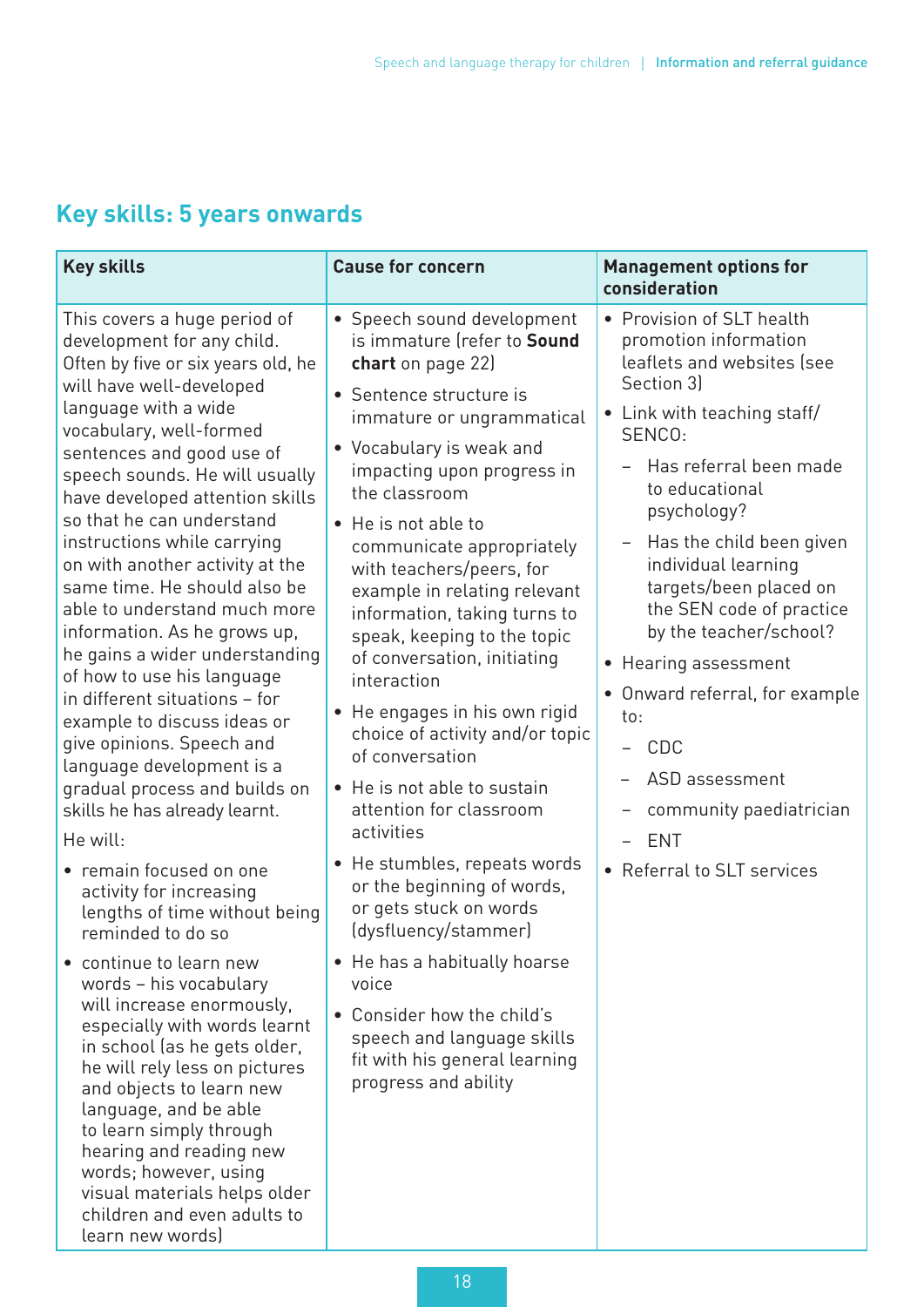### **Key skills: 5 years onwards (cont.)**

| <b>Key skills</b>                                                                                                                                                                                                                                                                                                                                                                                                                                                                                                                                                                                                                                                                                                                                                                                                                                                               | <b>Cause for concern</b>                                                                                                                                                                                                                                                                                                                                                                                                                                                                                                                                                                                                                                                                                                                                                                                                                                                                    | <b>Management options for</b><br>consideration                                                                                                                                                                                                                                                                                                                                                                                                                                                         |
|---------------------------------------------------------------------------------------------------------------------------------------------------------------------------------------------------------------------------------------------------------------------------------------------------------------------------------------------------------------------------------------------------------------------------------------------------------------------------------------------------------------------------------------------------------------------------------------------------------------------------------------------------------------------------------------------------------------------------------------------------------------------------------------------------------------------------------------------------------------------------------|---------------------------------------------------------------------------------------------------------------------------------------------------------------------------------------------------------------------------------------------------------------------------------------------------------------------------------------------------------------------------------------------------------------------------------------------------------------------------------------------------------------------------------------------------------------------------------------------------------------------------------------------------------------------------------------------------------------------------------------------------------------------------------------------------------------------------------------------------------------------------------------------|--------------------------------------------------------------------------------------------------------------------------------------------------------------------------------------------------------------------------------------------------------------------------------------------------------------------------------------------------------------------------------------------------------------------------------------------------------------------------------------------------------|
| • use his language skills in<br>learning to read, write and<br>spell<br>• learn that the same word<br>can mean two things (for<br>example 'orange' the fruit<br>and 'orange' the colour)<br>• learn that different words<br>can mean the same thing<br>(for example 'minus' and<br>'take away')<br>• understand concepts and<br>ideas that are abstract - like<br>feelings and descriptive<br>words, for example<br>'carefully', 'slowly' or 'clever'<br>• use language for different<br>purposes, for example to<br>persuade, negotiate or<br>question<br>• share and discuss more<br>complex and abstract ideas,<br>like relationships with others<br>• use language to predict and<br>draw conclusions<br>• use language effectively in<br>a range of different social<br>situations<br>• understand more<br>complicated humour and<br>figurative language (like<br>sarcasml | • Speech sound development<br>is immature (refer to Sound<br>chart on page 22)<br>• Sentence structure is<br>immature or ungrammatical<br>• Vocabulary is weak and<br>impacting upon progress in<br>the classroom<br>• He is not able to<br>communicate appropriately<br>with teachers/peers, for<br>example in relating relevant<br>information, taking turns to<br>speak, keeping to the topic<br>of conversation, initiating<br>interaction<br>• He engages in his own rigid<br>choice of activity and/or topic<br>of conversation<br>• He is not able to sustain<br>attention for classroom<br>activities<br>• He stumbles, repeats words<br>or the beginning of words,<br>or gets stuck on words<br>(dysfluency/stammer)<br>• He has a habitually hoarse<br>voice<br>• Consider how the child's<br>speech and language skills<br>fit with his general learning<br>progress and ability | • Provision of SLT health<br>promotion information<br>leaflets and websites (see<br>Section 3)<br>• Link with teaching staff/<br>SENCO:<br>Has referral been made<br>to educational<br>psychology?<br>Has the child been given<br>individual learning<br>targets/been placed on<br>the SEN code of practice<br>by the teacher/school?<br>• Hearing assessment<br>• Onward referral, for example<br>to:<br>CDC<br>ASD assessment<br>community paediatrician<br><b>ENT</b><br>• Referral to SLT services |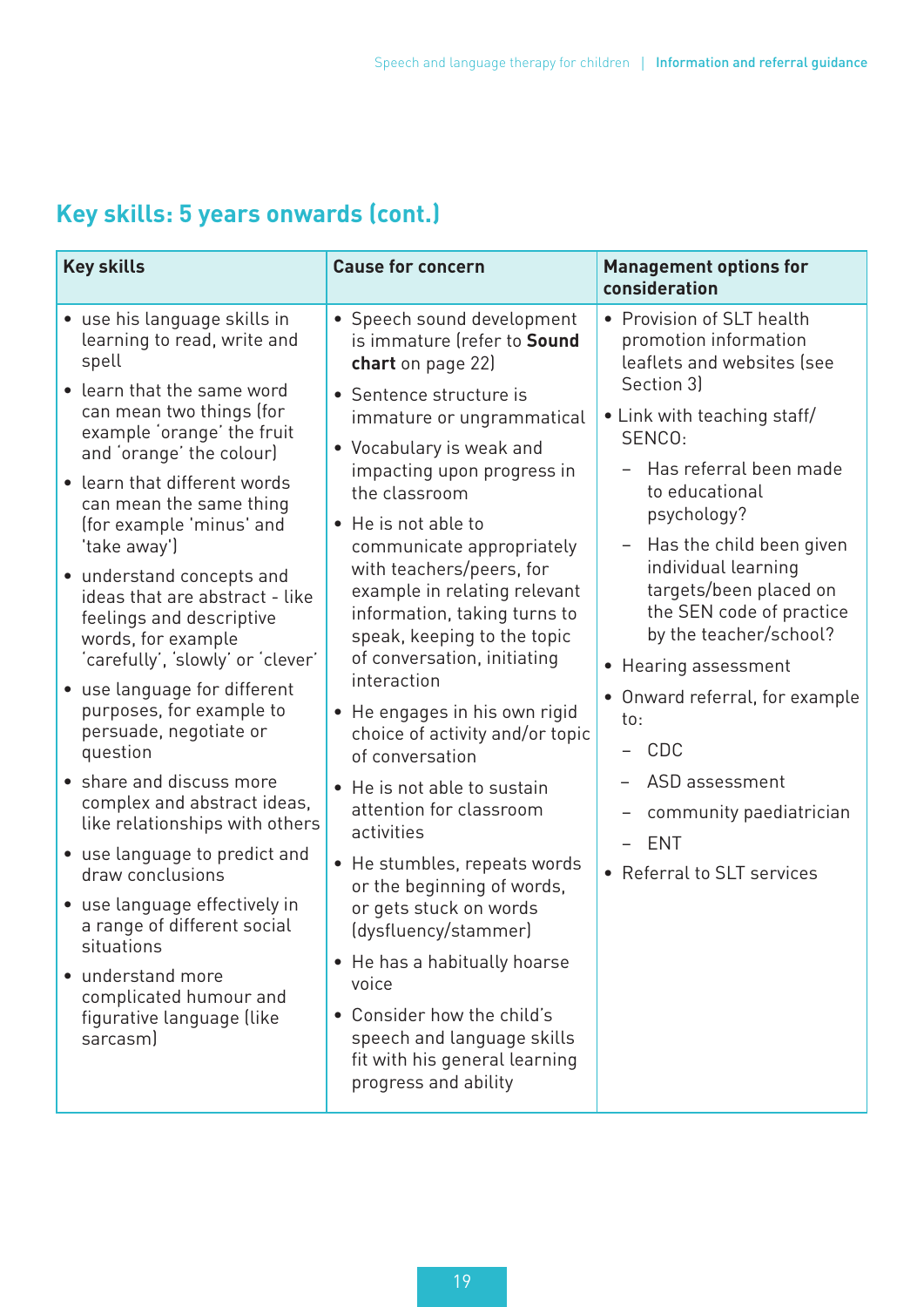### **Additional guidance**

### **1. Play and communication**

Play allows a child to learn skills that are essential to language development, for example listening, observing, imitating, symbolic understanding, concept formation and social skills, such as taking turns and cooperation.

Play provides an opportunity for experimenting with and developing new skills, and practising those already learned.

If a child's play is delayed, it is often an indicator of difficulty in some other aspect of development, or in the environment.

Below are certain types of play behaviours, which are expected around the given ages.

- **9 months** Looks for a dropped toy. Enjoys peek-a-boo and rhymes, for example 'round and round the garden'.
- **12–15 months** Plays with an object according to its function, for example brushes own hair. Can give adult a toy if requested. Enjoys action songs.
- **18 months** Simple pretend play with large toys, for example brushing teddy's hair. Pretends to do real life activities,

for example dusting/cleaning. Is interested in looking at books.

**24 months** Interested in playing with small toys. Will carry out simple make believe activities with toys. Will play with a toy for longer periods, for example five minutes.

Will play alongside other children.

| 36 months | Has sequences of activity in                                                                                                                |
|-----------|---------------------------------------------------------------------------------------------------------------------------------------------|
|           | make believe play.                                                                                                                          |
|           | Can take on simple roles within<br>play, for example shopkeeper.<br>Play may involve miniature<br>figures, for example Duplo/<br>Playmobil. |
|           | Will join in play with other children.                                                                                                      |
|           | Enjoys listening to stories.                                                                                                                |
| 48 months | Enjoys dressing up/elaborate<br>make believe play.                                                                                          |
|           | Enjoys playing with friends.                                                                                                                |
|           | Understands sharing and<br>taking turns.                                                                                                    |
|           | Can play games with rules.                                                                                                                  |

### **Stages of play**

### **Exploratory play**

From birth, for example with toys/objects, mouthing, shaking, feeling. Initially, child plays with only one object.

### **Relational (constructional) play**

From 9 months.

Child uses two hands, for example bangs two objects together, takes rings off stacking ring.

### **Pretend play**

From 12 months approximately.

Self, 12 months – for example feeds self with cup. Doll, 16 months – for example feeds doll with cup. Other, 18 months – for example feeds doll/self/ adult.

### **Social play**

Social play follows a developmental sequence:

- solitary play may be silent;
- parallel play not sharing;
- looking-on play 2½ years;
- simple cooperative play  $3\frac{1}{2}$ -4 years;
- games with rules 4 years onwards.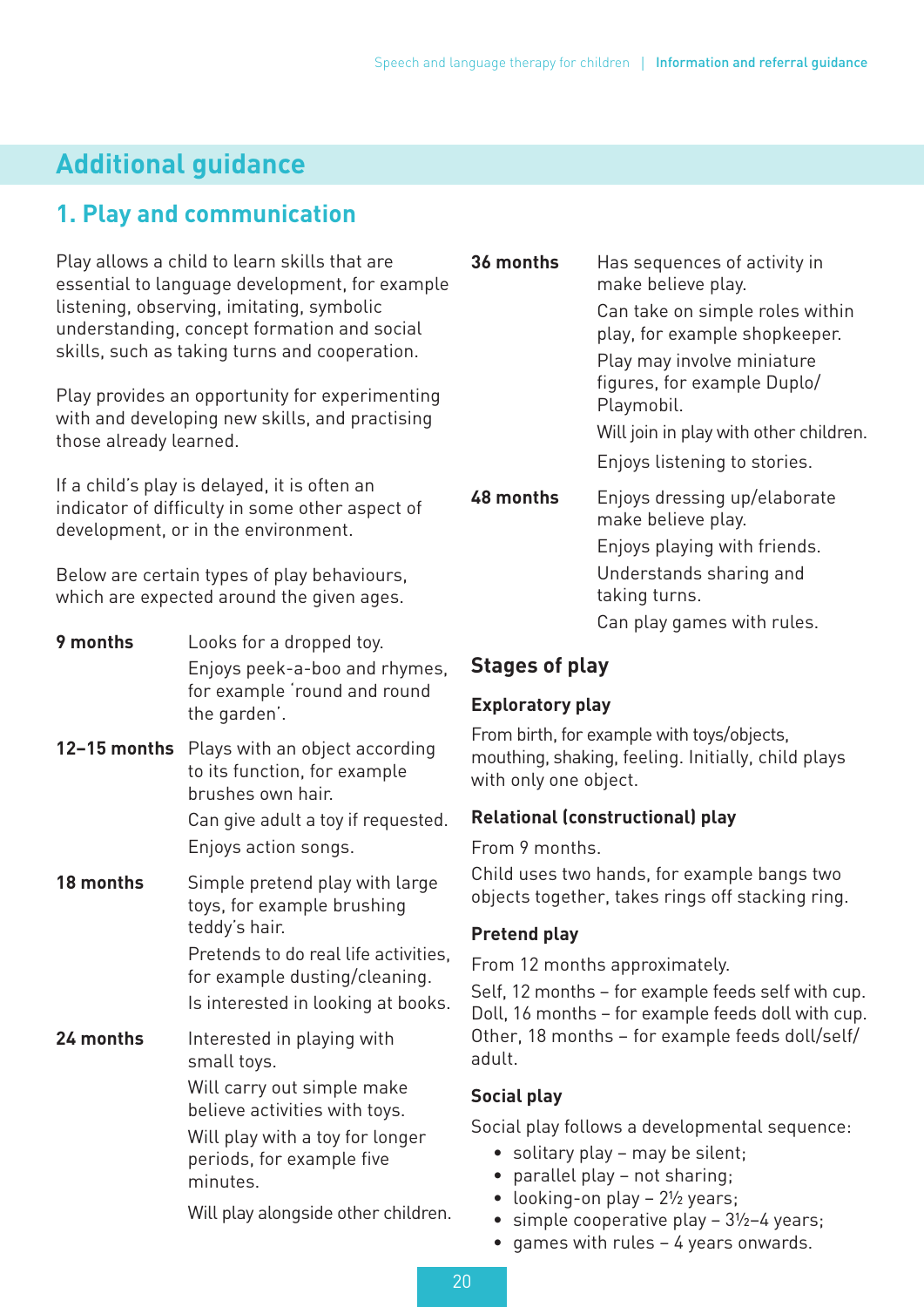### **2. Speech sound development (phonology)**

Speech sound development begins with babbling and can continue until a child is around seven or eight years of age. The most rapid period of change is usually between two and four years of age. It ties in closely with a child's language, motor, auditory and cognitive development (see **Sound chart** on following page).

Children need time to develop their sound system. This may need to be explained to the parent, with advice not to directly correct or train the child's speech. If they do so, they will be breaking down the child's communication attempts and increasing the child's awareness and anxiety. The child may then avoid speaking because of lack of confidence.

Discuss with a speech and language therapist if:

- a child's speech sounds are clear, but the quality of their voice is hoarse or nasal;
- a child has air escaping through their nose when talking;
- a child's speech sound development is markedly delayed or deviant.

#### **Lisps**

A lisp is a hissy 's' sound where you can see the tongue protruding between the teeth.

Children presenting with a lisp as their only difficulty may be referred after 4½ years of age. Clinical practice indicates that changing this speech pattern is often not possible until second upper and lower front teeth are in place. This should be explained to parents at the time of referral. A lisp does not interfere with a child's educational progress. It is important that negative attention is not drawn to it.

#### **Tongue-tie**

In the majority of cases, tongue-tie will not affect the development of speech sounds. Referrals for babies with tongue-tie will only be accepted if the baby presents with eating and drinking difficulties. The baby should be referred to the specialist SLT paediatric dysphagia service.

Community referrals for young children with tongue-tie will only be accepted if there are presenting speech difficulties, which may or may not be attributed to the tongue-tie.

**For further information for parents and carers, see the Does my child speak clearly? factsheet for parents 1 i**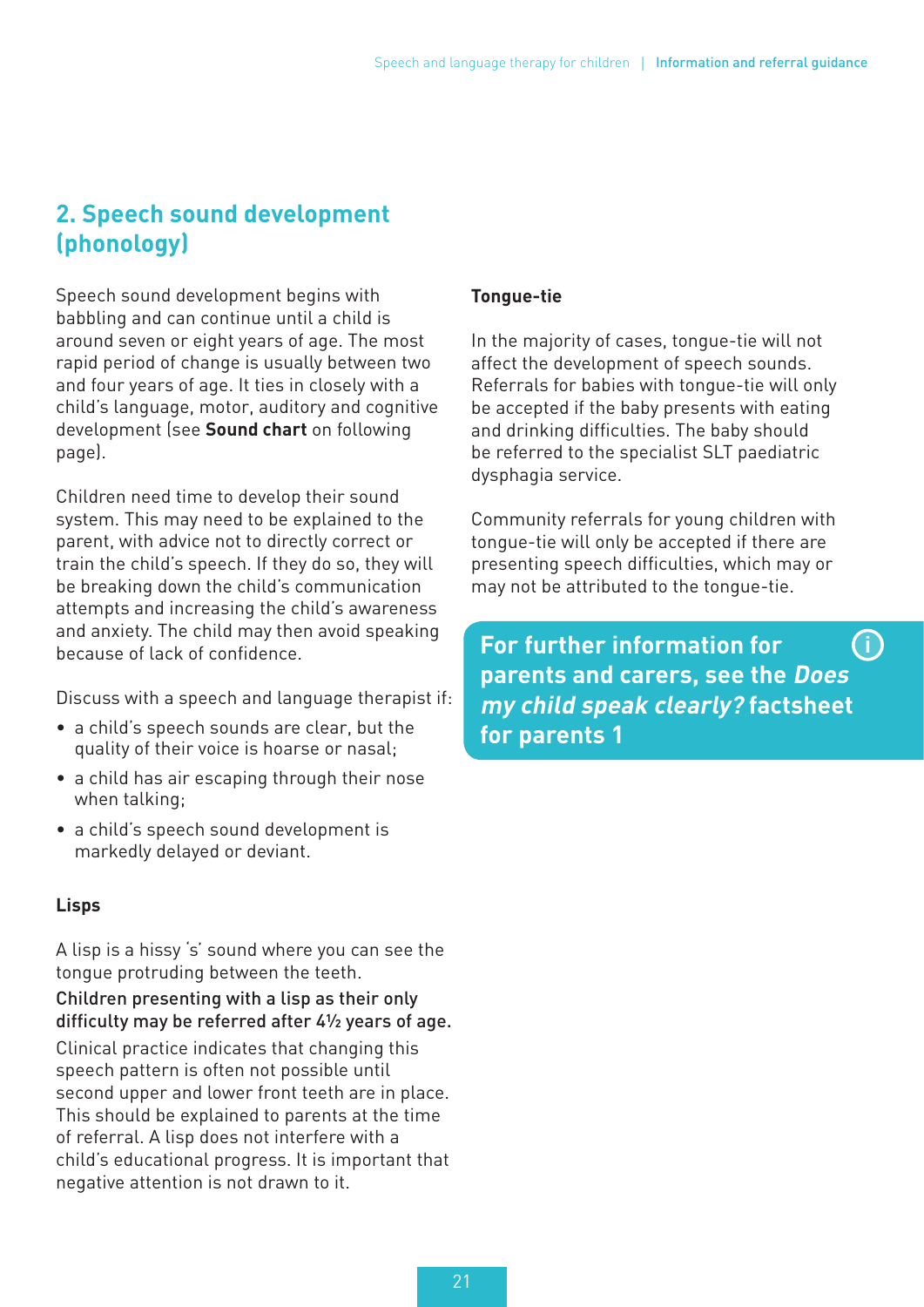#### **Sound chart**

The following chart gives an overview of speech sound development.

The early sounds made by babies and toddlers include a variety of speech and non-speech sounds. Over time, children develop their ability to use the speech sounds of their first language, in words.

There is variation in the rates at which different children develop speech sounds; however, based on research and clinical practice, the following table shows when sounds are used spontaneously, or when their use can be encouraged. Sounds are usually treated at the upper level of normal age acquisition, or six months later. Research shows that boys are slower to develop speech sounds.

| Age              | <b>Sounds</b>                                                                                                                                                                               |
|------------------|---------------------------------------------------------------------------------------------------------------------------------------------------------------------------------------------|
| 6-12 months      | Babble (varied consonants and vowels)                                                                                                                                                       |
| 1-2 years        | p, b, t, d, m, n, w – as in 'Mama', 'bye', 'ta ta'                                                                                                                                          |
| 3 years          | h - as in 'home'<br>$ng - as in 'sing'$                                                                                                                                                     |
| 3 years 6 months | s, f - as in 'sun', 'four', 'phone'                                                                                                                                                         |
| 4 years          | $c, k - as in 'car', 'bake'$<br>g - as in 'goose', 'pig'<br>l – as in 'look', 'lady'                                                                                                        |
| 4 years 6 months | Double consonants are being used                                                                                                                                                            |
|                  | In English these are double consonants with 'l', for example bl - as in 'blue';<br>pl – as in 'plate'; fl – as in 'fly'; cl/kl – as in 'cloud'; gl – as in 'glass'                          |
|                  | Also double consonants with 's', for example $sp - as$ in 'spoon'; st - as in 'star';<br>sk – as in 'skip'; sl – as in 'slip'; sm – as in 'smoke'; sn – as in 'snap';<br>sw - as in 'sweet' |
|                  | Final clusters, for example mp - as in 'stamp'<br>$y - as in 'yes'$                                                                                                                         |
| 5 years          | sh - as in 'shop', 'push'<br>ch - as in 'witch', 'chip'<br>$i - as in 'jug'$<br>$\bar{z}$ – as in 'measure'<br>Many children outgrow a lisp in their fifth year.                            |
| 5 years 6 months | $v - as in 'van'$<br>$z - as in 'zip'$                                                                                                                                                      |
| 7 years          | r - as in 'rabbit', 'parrot'<br>th - as in 'thumb', 'birthday'                                                                                                                              |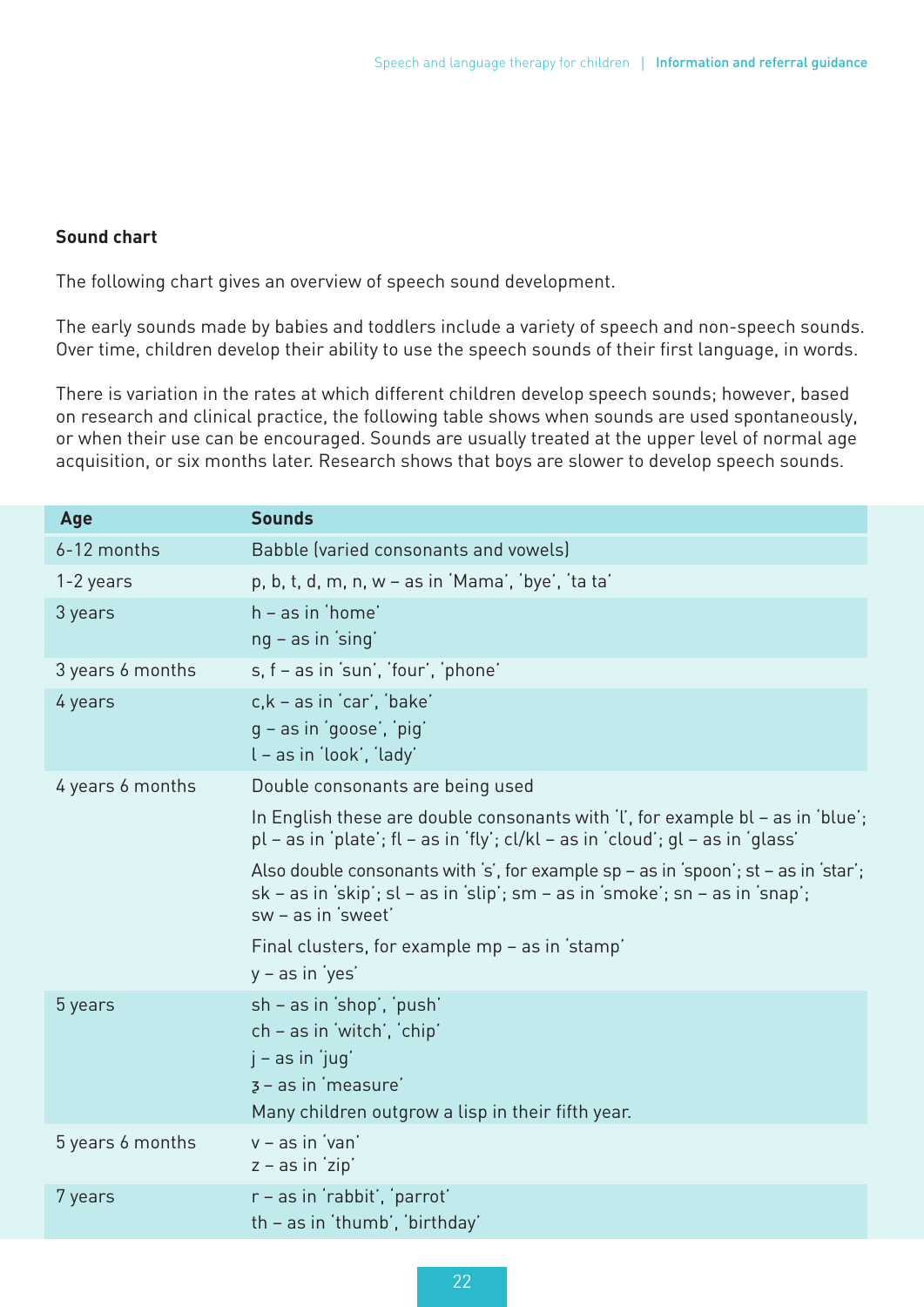### **3. Dummies: advantages and disadvantages**

Despite their popularity and long history, the use of dummies is a controversial topic among professionals and parents/carers.

#### **Advantages**

For parents and carers, the most important advantage of dummies is their role in soothing babies or helping them settle down to sleep.

#### **Disadvantages**

There are a number of disadvantages associated with the use of dummies, some of which may impact upon the child's speech and language development. Other concerns raised by various professional groups may include an increased risk of the following:

- Stomach and mouth infections.
- Middle ear infections (otitis media). This is due to the fact that sucking opens the Eustachian tube, which links the nose and middle ear, and this can allow bacteria into the middle ear from the nasal area.
- Dental problems such as open bite and cross bite.
- Overdevelopment of the muscles at the front of the mouth compared to those at the back of the mouth, which may lead to a persistent tongue thrust and further affect placement of the teeth.
- Reduced babbling and experimentation with sounds. When a baby or young child has a dummy in his mouth, he may be less likely to copy sounds adults make or to attempt to babble and play with sounds himself. This is important in the development of speech skills.

#### **Advice for parents and carers**

There is a lot of confusing advice available about the use of dummies and it is important to be aware of the range of arguments. Dummies may be useful in settling young babies and encouraging strong sucking patterns, but their specific usefulness declines after a developmental age of about six months.

The increased risk of ear infections, dental problems and reduced babbling and use of sounds (both of which are essential in the development of speech and language skills) are all very good reasons for not giving dummies to infants after about **nine months of age**, especially during the day and when they are interacting with other children and adults.

**For further information for parents and carers, see the Advice about dummies factsheet for parents 4, and the leaflet entitled Advice about dummies**

**i**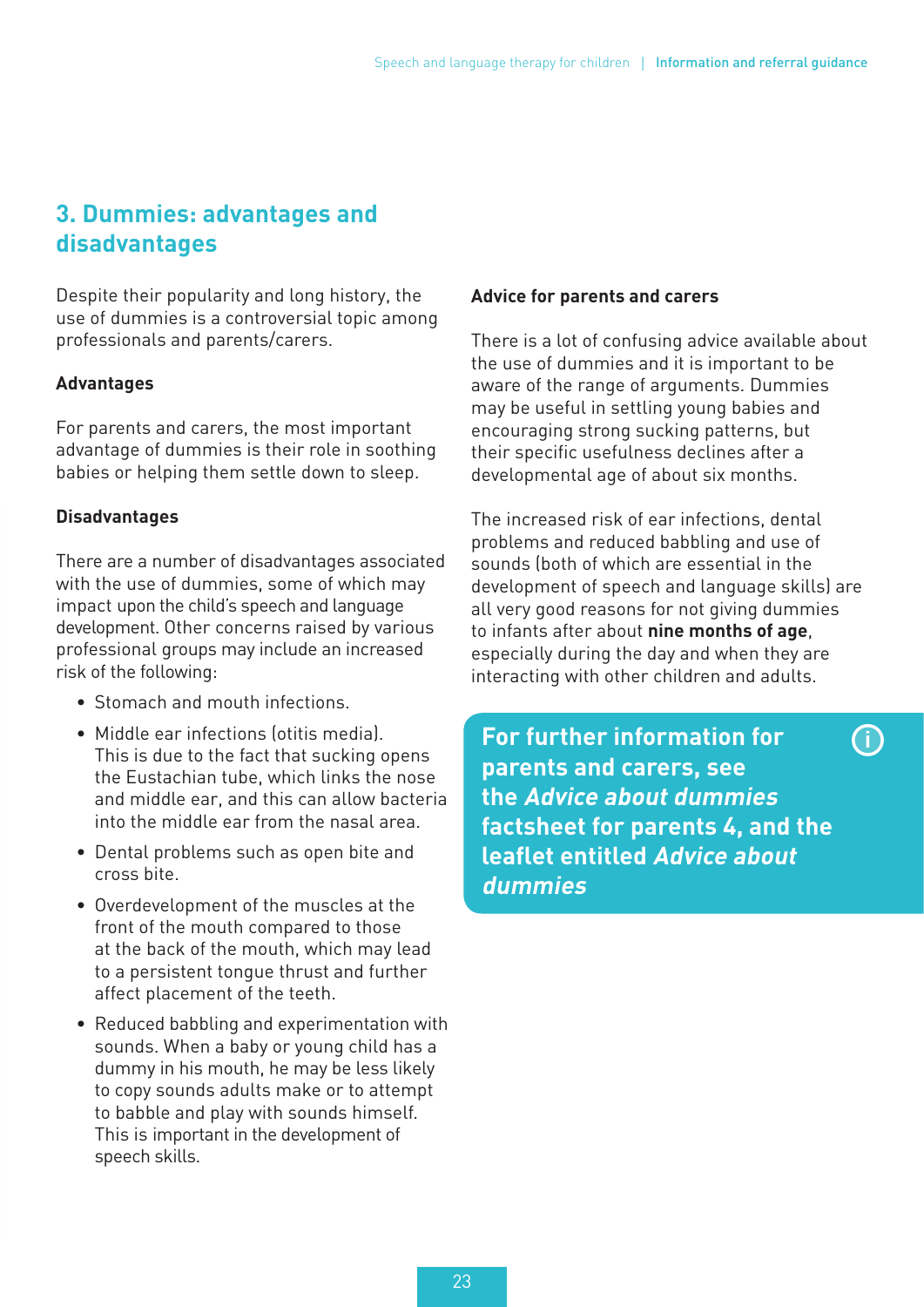### **4. Stammering (dysfluency)**

#### **What is stammering?**

- Stammering is also commonly known as stuttering or dysfluency and can occur at any time in childhood, but is more common between the ages of two and five years. Approximately one child in 20 will have difficulty speaking fluently at this stage.
- Stammering may present differently for individual children; however typical stammering behaviours include:
	- repeating the whole word, for example "but-but-but"
	- repeating parts of the word, for example "mu-mu-mummy"
	- stretching sounds, for example "ssssarah"
	- the word appears to get stuck
- Stammering may be variable. Many parents report that their child's speech may be fluent for several days, weeks or even months and then they may experience times when they stammer more.
- A child's fluency may also change according to the situation they are in, what they want to say and also how they are feeling, for example tired, excited or confident.

#### **When to refer?**

Stammering is complex. For the majority of children, stammering will resolve spontaneously. However, other children will need support from a Speech and Language Therapist. Research suggests that intervention as close to onset as possible is most helpful and therefore it is essential that referral to speech and language therapy is made as soon as possible.

### **For further information for parents, see:**

**• Factsheet for parents 2, Helping your young child who stammers**

**i**

- **• BSA (British Stammering Association) information leaflets available from www.stammering.org**
	- **- Stammering in preschool children - how parents can help**
	- **- The child who stammers**
- **• The Michael Palin Centre for stammering www.stammeringcentre.org/ mpc-home**
- **• The Irish Stammering Association www.stammeringireland.ie**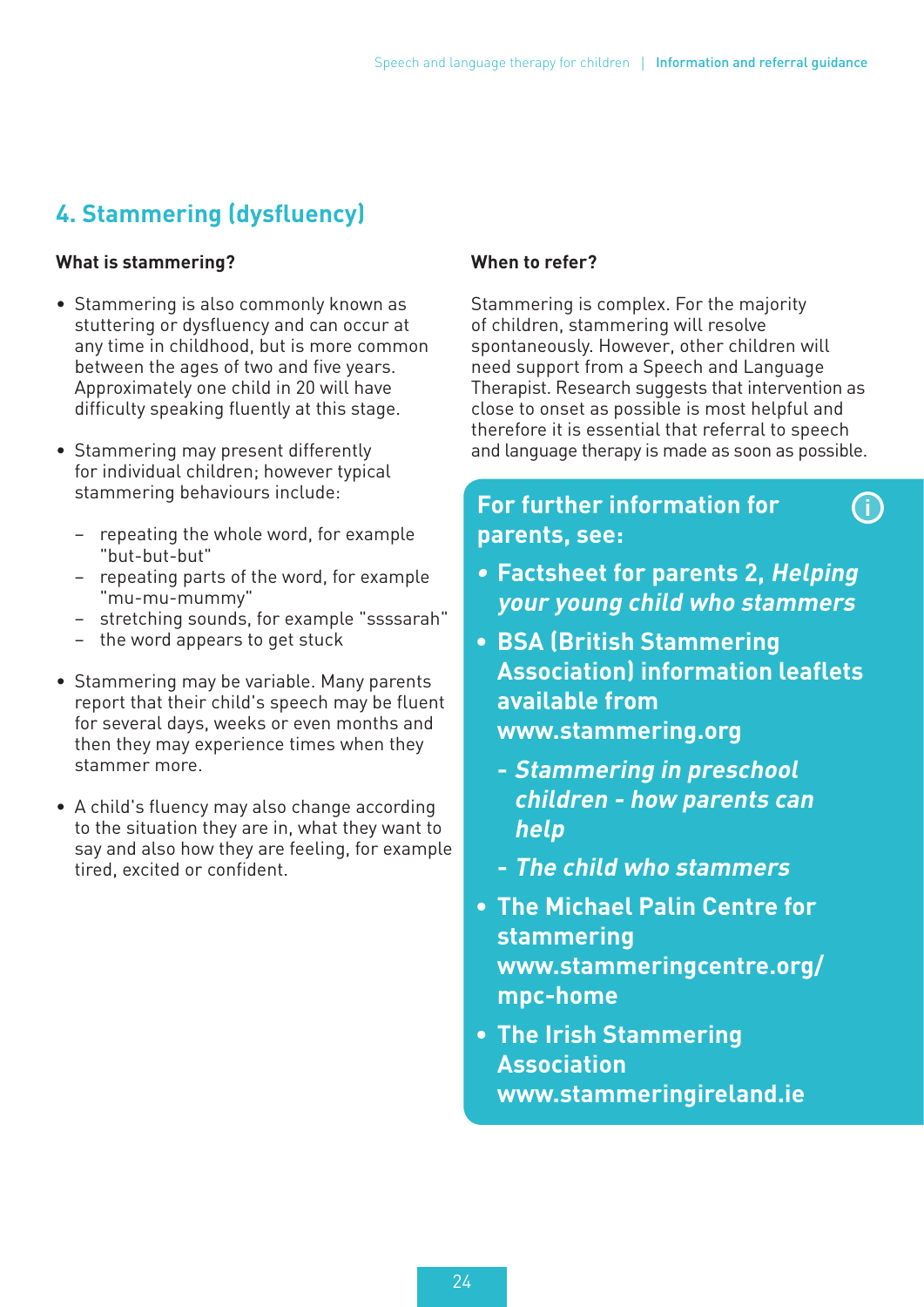### **5. Voice disorders (dysphonia)**

#### **Paediatric dysphonia**

A child's voice is similar to an adult's in that it reflects many aspects of his physical, environmental, cultural, social and psychological development. There are many variations within normal voice production but a useful indicator of an abnormal voice is if the listener 'turns their head' to locate a speaker because of unusual voice production.

Changes in pitch, loudness, and overall vocal quality carry a risk of interfering with the communicative abilities of a child. Research has shown that voice disorders in children can result in a child receiving negative attention and reduce a child's participation in activities. Voice disorders can cause problems with peer socialisation, impact on a child's self image and self-esteem, ultimately having consequences for communication development.

Common symptoms of voice problems include:

- quality (for example hoarse, rough voice);
- loudness (for example too loud or too quiet);
- inappropriate pitch (for example too high or too low);
- a breathy voice:
- vocal fatigue;
- episodes where a child loses their voice;
- an increased effort to speak or use their voice.

Causes may include:

- physical factors (for example excessive shouting, prolonged crying, persistent coughing);
- noisy activities (for example team sports, playground games);
- behaviour (for example aggression, immaturity);
- family dynamics (for example sibling rivalry, amount of attention).

Voice therapy is a treatment that involves direct work with the child, but requires the full engagement and support of the child's parent or carer. Often a whole family approach is required and the voice therapist will work directly with the child's teacher if appropriate.

#### **Assessment by an ENT surgeon is necessary before speech and language therapy assessment can be initiated.**

However, referrers should feel free to discuss any concerns about a child's voice with the SLT department prior to making a decision regarding referral.

Partnership with parents is critical to the success of therapy.

Voice therapy is a treatment that needs to be taught and then carried over into the child's daily life. Concepts taught in voice therapy can be supplemented and reinforced by the parents, but for long-term benefit to be attained, the child must be capable of controlling some of the situations in which the voice is being used. Thus, assessing the maturity of the child is essential when deciding whether direct voice therapy is appropriate.

**For further information for parents and carers, see the Does my child have a voice problem? factsheet for parents 5 i**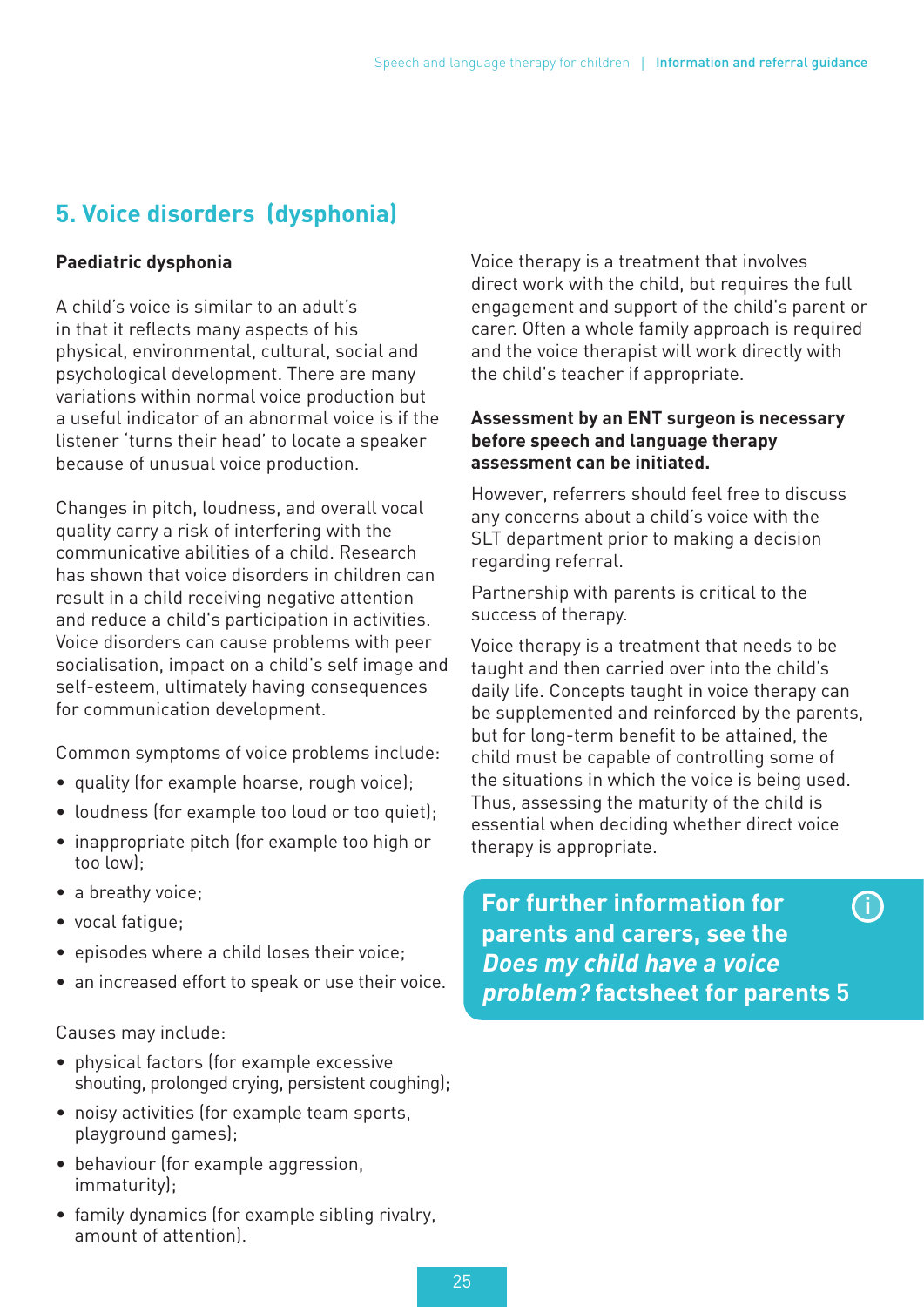### **6. The bilingual child**

#### **Definitions**

|                  | <b>Monolingual</b> : A person who knows and/or |
|------------------|------------------------------------------------|
|                  | uses one language.                             |
| <b>Rilingual</b> | $\Delta$ nerson who knows and/or               |

**Bilingual**: A person who knows and/or uses two languages.

Simultaneous bilingualism is when a child (usually younger than three years of age) learns two languages at the same time. The 'one person, one language' approach is no longer advocated. Parents should be advised to speak to their child in whichever language feels comfortable to them at the time. Normal language use includes mixing of and switching between languages.

Sequential bilingualism is when a child (usually after the age of three) learns a second language after the basic acquisition of the first language.

Research shows that bilingualism in a child or adult is an advantage. Learning two (or more) languages can be beneficial to a child's overall language and learning abilities. Research shows that children who understand more than one language are able to think more flexibly and creatively.

Many children who are second language learners are thought to be language delayed, when in fact they are demonstrating normal features of learning a second language. Common characteristics are as follows:

- A silent period is common in the sequentially bilingual child, where the child may say very little for a number of months. This happens soon after the second language is introduced.
- Code mixing. Children and adults often use words from both languages in one sentence.
- Loss of the first language. If the child has learned a first language but doesn't use it much,

he will lose his skills in that language. This means that when English is still being learned, at a point in time neither language may be particularly well developed. This should be limited by excellent stimulation provided in both languages, though some loss is fairly inevitable.

• Most children who learn English as a second language will be able hold a conversation after about three to five years of exposure.

### **Criteria for referral**

Bilingualism is not a cause of language delay and is not in itself a reason to refer to speech and language therapy.

A child should be referred if he is having difficulty acquiring his first language, ie a child who is struggling to communicate in the language of his parents, despite this being the primary language used with the child. A child should not be referred if they are competent in their first language but are having difficulty acquiring English.

Referral of a child should be based on the same developmental criteria and decision-making process outlined in the key skills section, and other information about normal development outlined in this information pack.

**If a referral is appropriate, it is important to specify which languages are spoken at home and parental consent must be obtained for an interpreter. An interpreter will be required for appropriate assessment of the child's language competency.**

**For further information for parents and carers, see the Talk to your child in your own language factsheet for parents 3**

**i**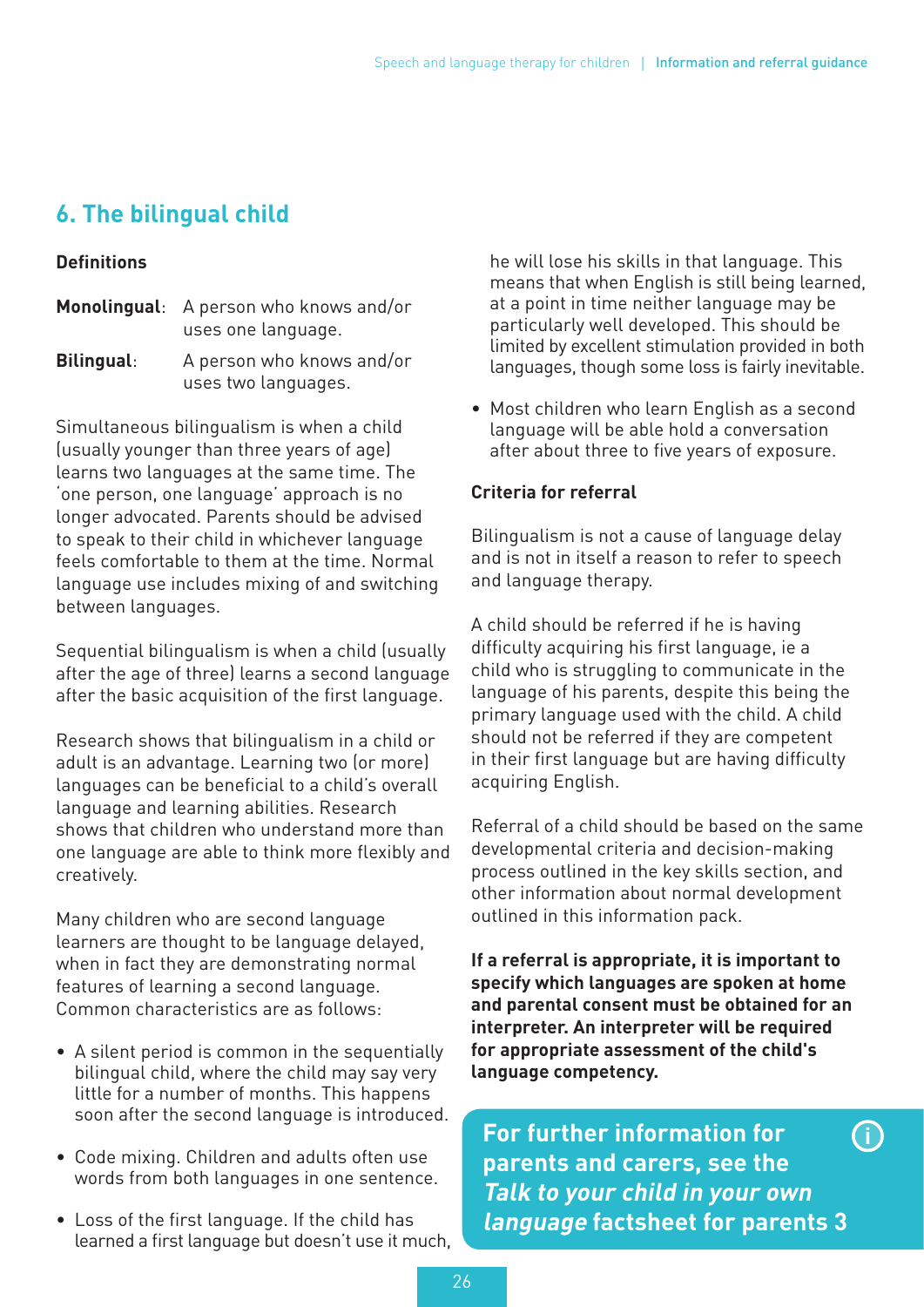### **7. Feeding and swallowing difficulties (dysphagia) in children**

Community SLT services do not assess or treat eating and drinking difficulties (dysphagia) in children. Referral should be directed to a specialist speech and language therapist, who will have completed postgraduate training in paediatric dysphagia.

Specialist speech and language therapists are trained in assessing feeding and swallowing skills. They have an understanding of the:

- developmental stages involved in the progression from fluids to solid foods;
- oral skills required for sucking, biting and chewing;
- pharyngeal skills required for swallowing.

The causes of feeding difficulties (dysphagia) are many and varied and may include:

- neurological disorders;
- prematurity;
- gastroesophageal reflux;
- developmental disorders;
- behavioural/sensory issues;
- craniofacial abnormalities.

The child with feeding/swallowing difficulties may present with some of the following symptoms. It is important to note that these symptoms may relate to other medical conditions and a wider team involving a GP, paediatrician, dietitian etc may be required to assess the problem fully.

Symptoms may include:

- breathing difficulties, including a history of chest infections;
- coughing or choking during or after feeds;
- eye watering;
- wet or gurgly voice quality;
- poor oral control;
- multiple swallows required for one spoonful;
- food refusal and lengthy feeding times;
- faltering weight.

The specialist speech and language therapist will assess the child's skills at a number of levels, including the range of oral movements, effectiveness of these movements to control food and liquids, coordination of the swallow and the nature of the foods/liquids taken.

Following assessment, recommendations may be made, which may include:

- further investigations and onward referral, for example videofluoroscopy assessment (a specialist swallow assessment involving x-ray equipment);
- changes in feeding techniques (ie positioning, equipment, food consistencies and the method and pacing of food presentation);
- alternative feeding methods.

The management of feeding and swallowing difficulties in children is always taken with the parents' or carers' involvement and with consideration of the:

- child's age and general health;
- family support and circumstances;
- developmental considerations;
- nature of the feeding/swallowing difficulty.

It is important to remember that there is a wide variation in development through weaning milestones. Primary healthcare providers can often effectively support parents through these milestones. It is only when this support is not enough, or when parents are highly concerned, that children with weaning difficulties should be referred. Infants/children who present with pure behavioural difficulties in relation to their eating and drinking, for example refusing to eat due to mental health issues, or eating a very restricted diet due to a diagnosis of Autistic Spectrum Disorder, do not fall under the dysphagia remit.

If you have concerns regarding a child's ability to feed and swallow correctly, please contact the appropriate speech and language service to discuss or refer.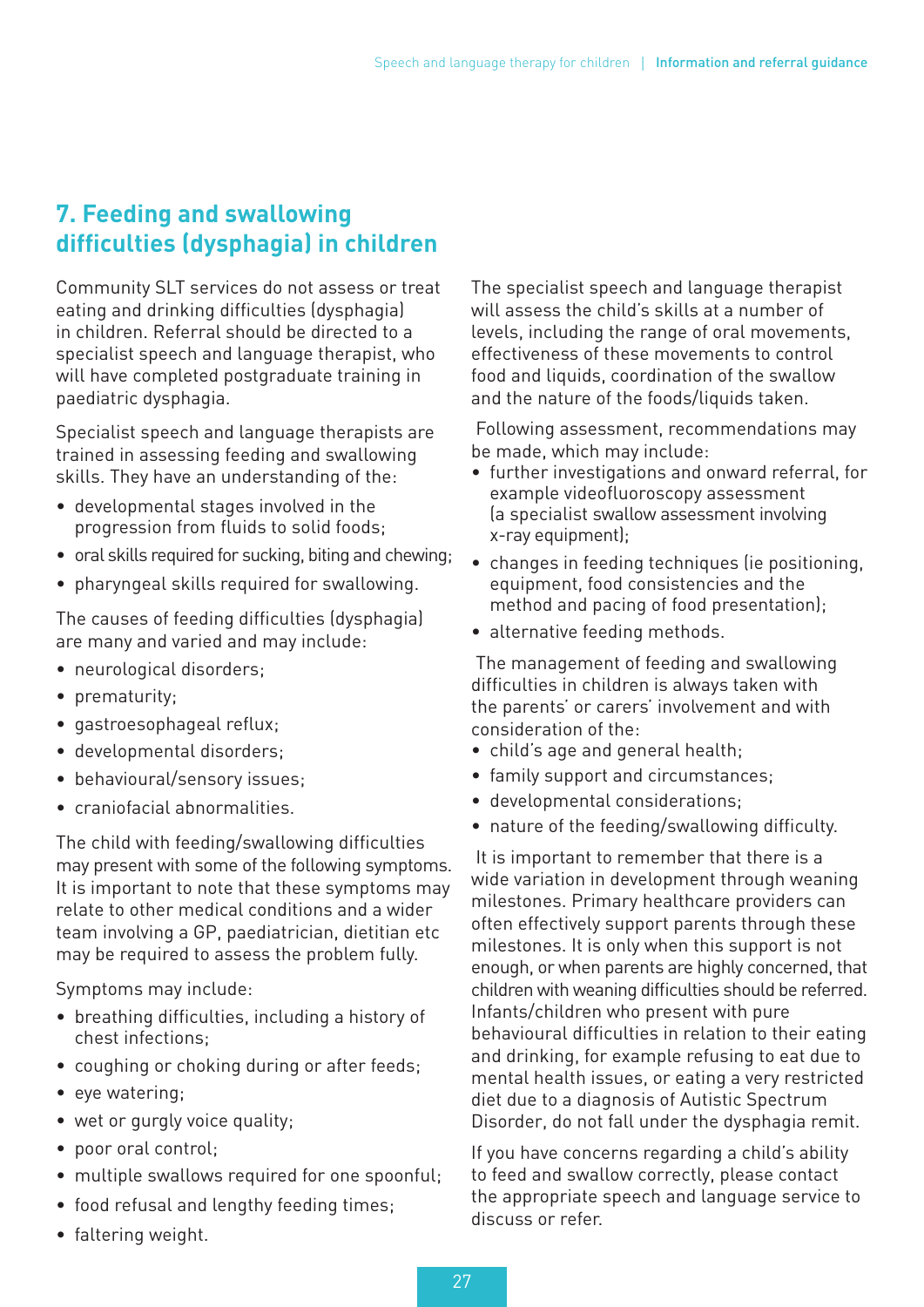### **Section 2: Referral to speech and language therapy**

Using the developmental guidelines provided, refer children who are delayed in relation to the normal range but remember the following:

- Look at the child as a whole rather than isolating speech.
- Look for progression in development rather than how a child performs on a specific day. Ask:
	- "would this be typical?";
	- "have you noticed any changes?";
	- "are there things he does this month that are different to last month?".
- Consider the broader developmental picture when deciding if referral is necessary; for example, desire to communicate, play skills, behaviour etc. In children under three years, it is the desire to communicate and the quantity of verbalisation, rather than the quality, that is important.
- In the normal child, language development continues into middle primary years – it is not complete for P1 entry.
- Liaise with the speech and language therapist at any stage of the identification process if you are unsure whether to refer or not.
- Give advice when appropriate, using relevant leaflets/websites provided.
- If the child has a mild speech and/ or language delay at the time of your assessment, advise the parents to contact you again if these have not been resolved within a reasonable period, or to contact the speech and language therapist directly.
- Referral information must be detailed enough to ensure appropriate and timely triage by the SLT service. Incomplete referrals will be returned.

### **1. General points 2. Criteria for referral to community speech and language therapy**

- 1. 18 months –18 years of age.
- 2. Parental consent must be obtained.
- 3. Child presents with communication difficulties that impact on his social, emotional or educational development. This includes children with:
	- receptive language difficulties;
	- expressive language difficulties;
	- delayed/disordered speech development;
	- a stammer/non-fluent speech:
	- a voice disorder, for example hoarse voice.

### **Exclusion criteria**

- Referrals of children where there is no evidence of reason for concern.
- Referrals of babies/toddlers with tongue-tie where there is no history of feeding or speech difficulties.
- Referrals that indicate inappropriate expectations relative to a child's age (see **Key skills**, pages 5-19, and **Sound chart**, page 22).
- Lisps in children younger than 4½ years.
- Referrals of selective mutism where there is evidence that speech and language development is age appropriate.
- Referrals of children with general learning difficulties where there is evidence that speech and language skills are commensurate with general ability.
- Referrals of children with specific literacy problems where there is evidence that verbal communication is normal.
- Re-referral of school-age children within six months of being discharged by HSCT staff because no therapy was required, and presenting with no new/additional difficulties.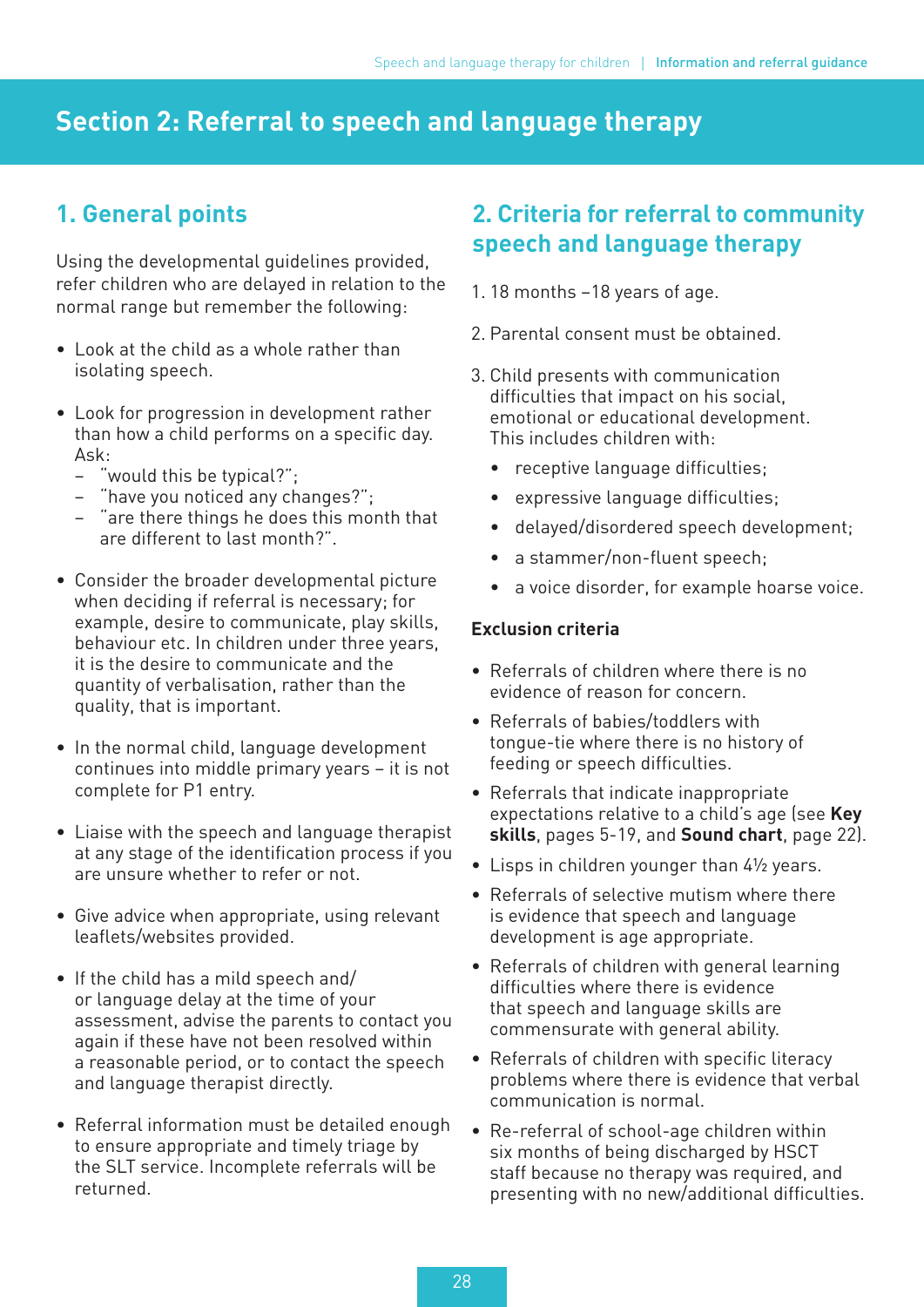### **3. Procedures**

SLT services work to the Integrated Elective Access Protocols (IEAP) as set by the DHSSPS.

### **Referral**

The SLT service has an open referral system. All referrals require consent from the person with parental responsibility. For details on the referral process in your area, contact the SLT department of your local HSCT.

### **Triage**

Referrals are triaged to consider whether assessment is appropriate.

#### **Initial appointment**

Following acceptance of referral, the child will be offered an initial appointment for assessment. **If the parent/carer fails to bring their child to the appointment and does not notify the speech and language therapy service, the child will be discharged.** 

The initial appointment may be used for:

- discussions with parent/carer;
- observation;
- taking case history;
- initiating assessment.

Assessment may not be completed at the initial interview.

Following an assessment, a management decision will be made in discussion with the parent/carer.

#### **Intervention options**

Assessment and intervention options include:

- one to one;
- groups;
- telephone contact;
- liaison with other professionals;
- report writing;
- onward referral to another service;
- case conference/annual review;
- training parent/other;
- consultative model;
- school based options.

A management decision on the type and frequency of intervention will be made, based on the age of the child and his presenting difficulties, and the impact on the child.

### **4. Discharge**

The child may be discharged at any point following referral, after a case management decision to do so.

Failure to contact the service or attend a booked appointment will result in discharge.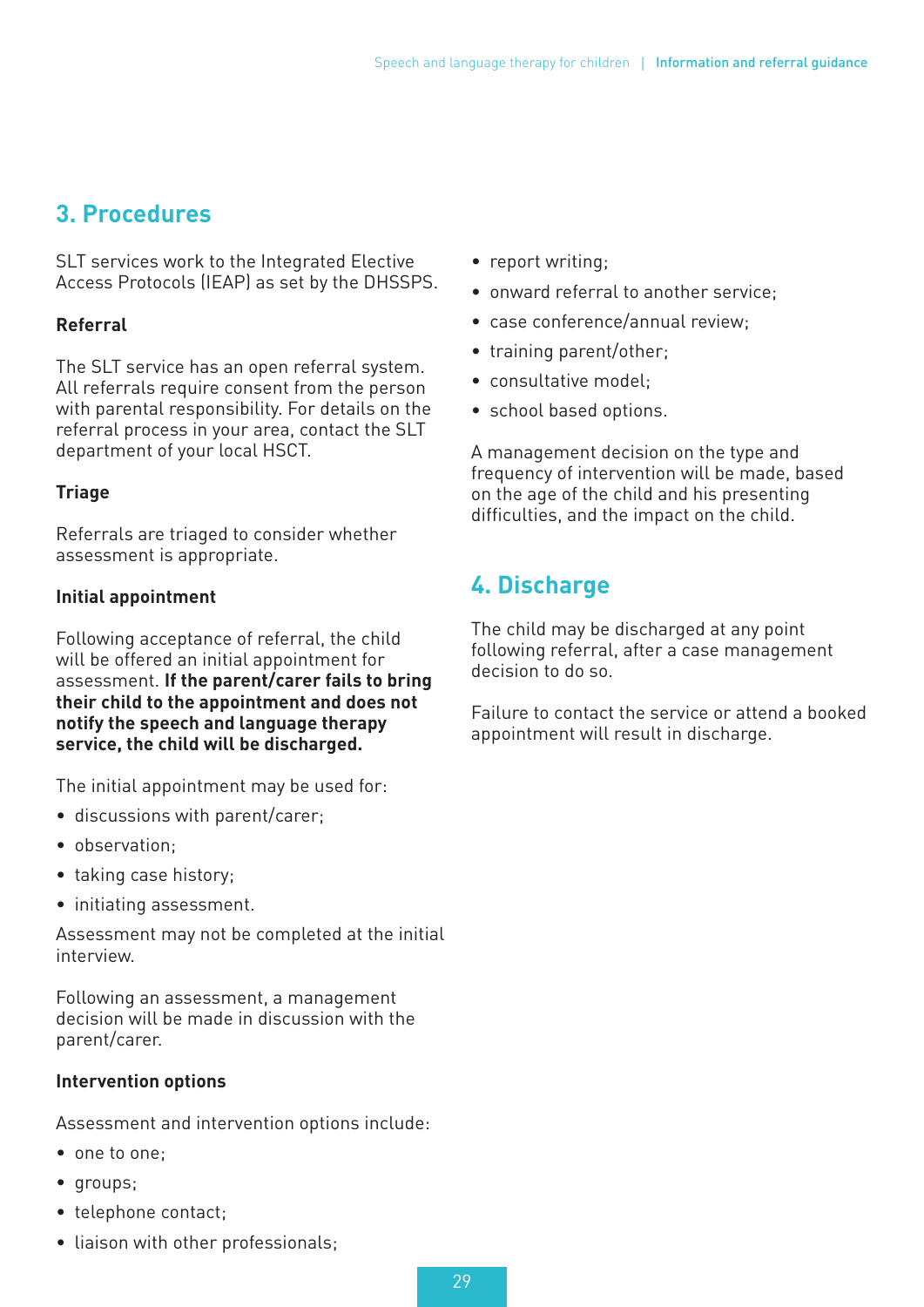### **Section 3: Health promotion information for parents and carers**

The following leaflets and factsheets, which support the information in this resource, are available.

#### **Leaflets from the Public Health Agency website www.publichealth.hscni.net**

- Helping your baby learn to talk
- Helping your child learn to talk
- Advice about dummies

#### **Factsheets for parents**

- 1. Does my child speak clearly?
- 2. Helping your young child who stammers
- 3. Talk to your child in your own language
- 4. Advice about dummies
- 5. Does my child have a voice problem?
- 6. Tips for talking: children aged 4 to 5 years

Additional information on stammering/ non-fluency can be found on the British Stammering Association's website www.stammering.org

- BSA information for parents of children under 5
- BSA information for parents of school-age children

#### **Websites for parents/carers:**

www.afasic.org.uk www.ican.org.uk www.librariesni.org.uk (Rub-a-Dub Hub) www.literacytrust.org.uk www.stammering.org www.stammeringcentre.org/mpc-home www.stammeringireland.ie www.talkingpoint.org.uk www.talktoyourbaby.org.uk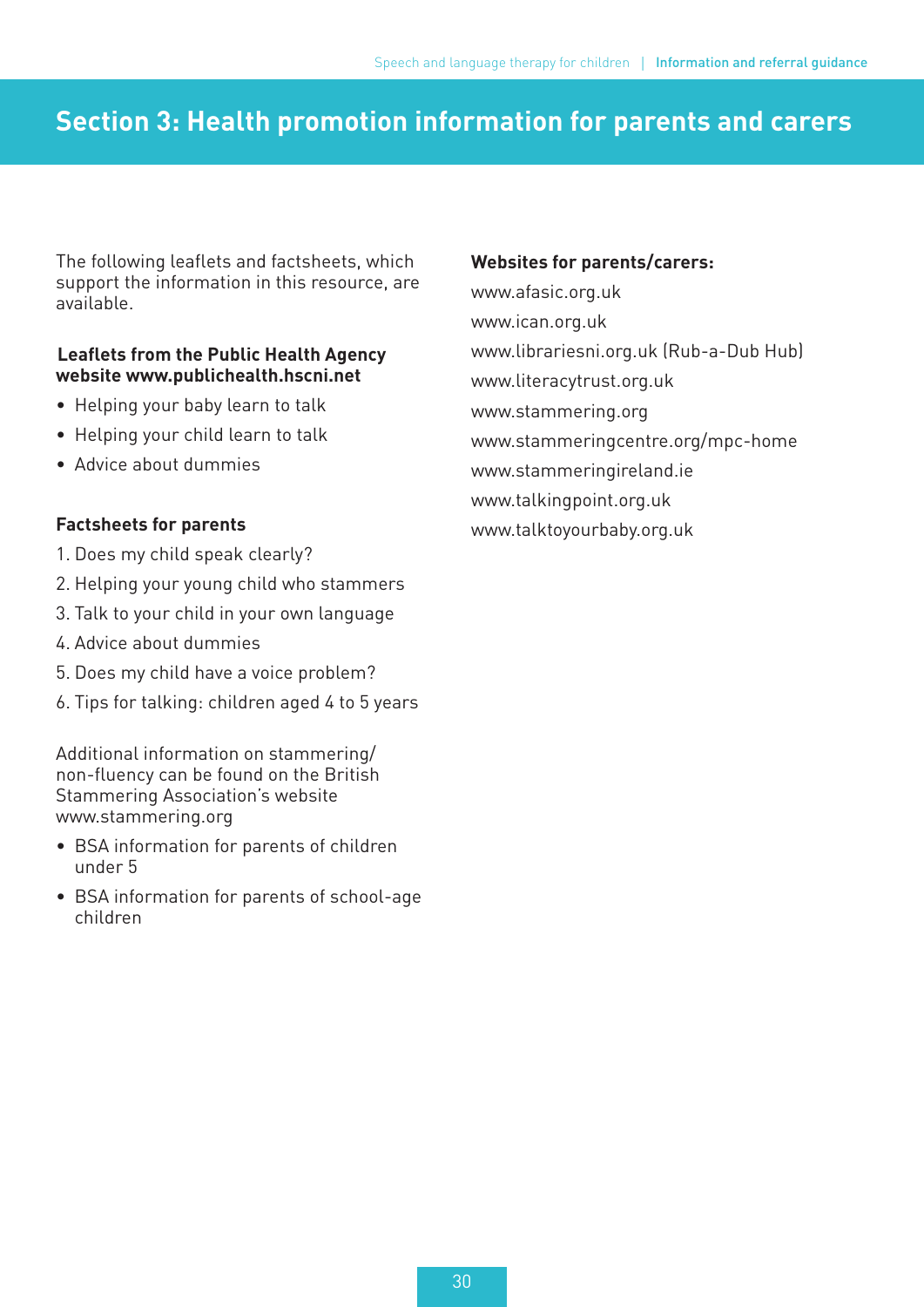### **Section 4: Bibliography and useful websites**

### **Bibliography**

Crystal D. Listen to your child: a parent's guide to children's language. Harmondsworth: Penguin, 1986.

Department of Health, Social Services and Public Safety. Healthy child, healthy future: a framework for the Universal Child Health Promotion Programme in Northern Ireland. Belfast: DHSSPS, 2010.

Elks L, McLachlin H. Speech and language support in the classroom. St Myban: Elklan, 2006.

Ellis E, Thal D. Early language delay and risk for language impairment. Perspectives on language, learning and education 2008;15 93 - 100.

Greenspan S, Wieder S, Simons R. The child with special needs: encouraging intellectual and emotional growth. Cambridge, MA: De Capo Press, 1998.

Hall DMB, Elliman D. Health for all children. 4th edition. Oxford: Oxford University Press, 2003.

### **Useful websites**

www.afasic.org.uk www.elklan.co.uk www.hanen.org www.ican.org.uk www.librariesni.org.uk www.literacytrust.org.uk Law J. Learning to talk – a practical guide for parents. London: Dorling Kindersley, 2004.

Law J, Harris F. Promoting speech and language development: Guidance for Sure Start programmes. Nottingham: DFES Publications, 2001.

Magill S, McKee A, Devon C, Bell M. Improving speech and language therapy services for children through collaboration. Journal of the Association for Quality in Healthcare 1996; 3(4): 127–133.

Rudolph JM, Leonard LB. Early language milestones and specific language impairment. Journal of Early Intervention 2016; 38 (1) 41 - 58.

Van der Gaag A, McCartan P, McDade A, Reid D, Roulstone S. The early communication audit manual: a talking toolkit. London: Royal College of Speech and Language Therapists, 1999.

Ward S. Babytalk: strengthening your child's ability to listen, understand and communicate. London: Arrow, 2004.

www.rcslt.org www.stammering.org www.stammeringcentre.org/mpc-home www.stammeringireland.ie www.talkingpoint.org.uk www.talktoyourbaby.org.uk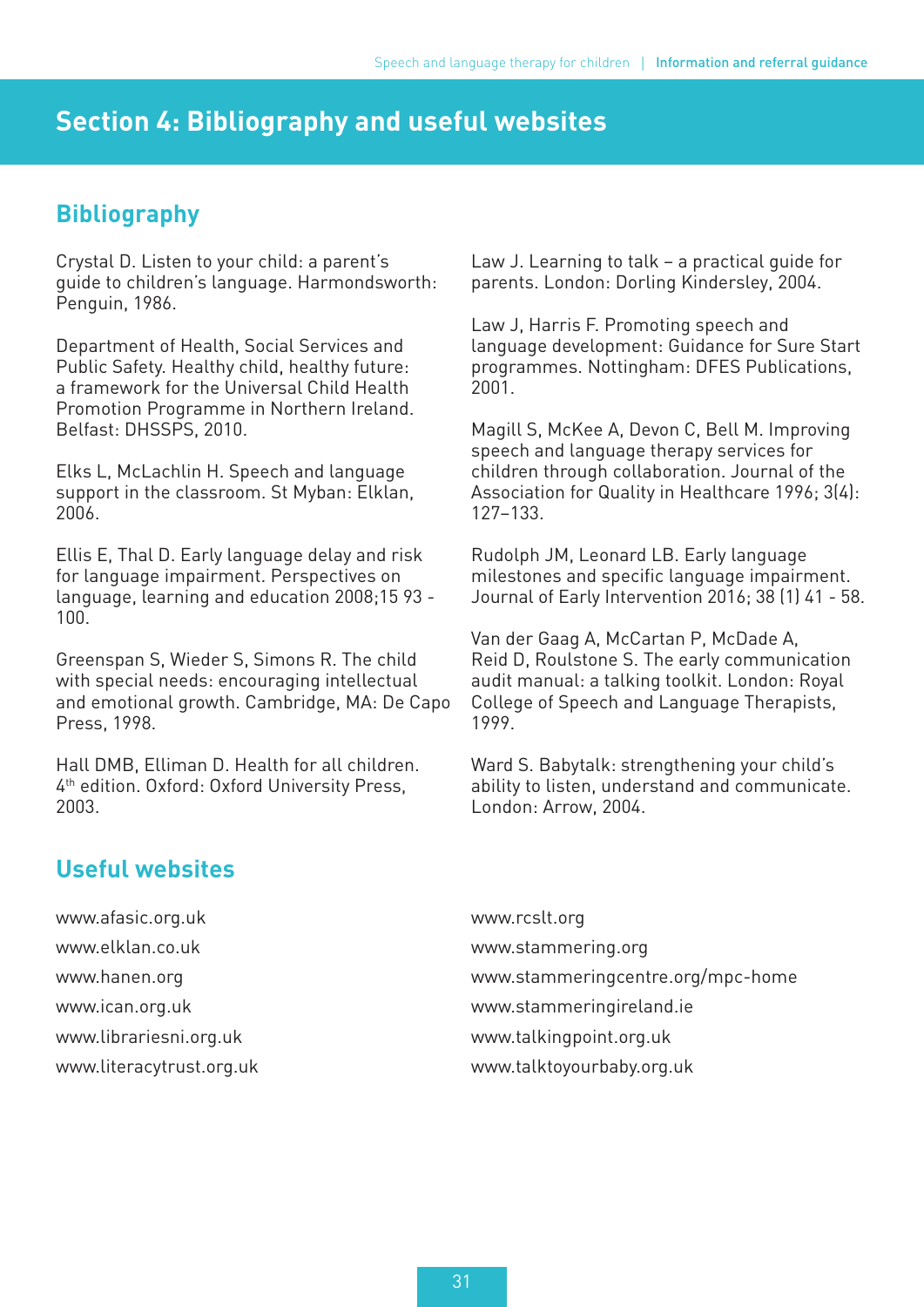### **Section 5: Appendices**

### **Appendix 1**

#### **Late talkers – risk factors**

Risk factors to be considered include:

- family history of speech, language and/ or communication difficulties/literacy difficulties/learning difficulties;
- history of upper respiratory tract infections;
- limited babbling a quiet baby;
- difficulty understanding spoken language and following simple instructions;
- limited range of symbolic noises (for example animal sounds/car noises);
- limited imitation and copying of actions;
- limited use of gesture;
- limited pretend play;
- limited spontaneous imitation of single words;
- limited range of words used (for example using only names for objects or people and no action words);
- lack of engagement with adults or children/ poor eye contact. (Source: www.hanen.org)

### **Appendix 2**

#### **Suggested toys for observation of speech, language and communication skills in children aged 24–30 months**

- Objects for example car, cup, miniature animals, toy phone, ball, key, bricks, dolls, teddy, toy food, spoons and boxes of varying sizes.
- Simple picture books (one picture on each page).

### **Appendix 3: Factsheets**

**See overleaf**

- Six object picture cards (use prompts such as 'show me the...' /'give me the... '/'what's this?'/'which one do you drive?' etc).
- Six action picture cards (use prompts such as 'show me who is running'/'tell me what is happening').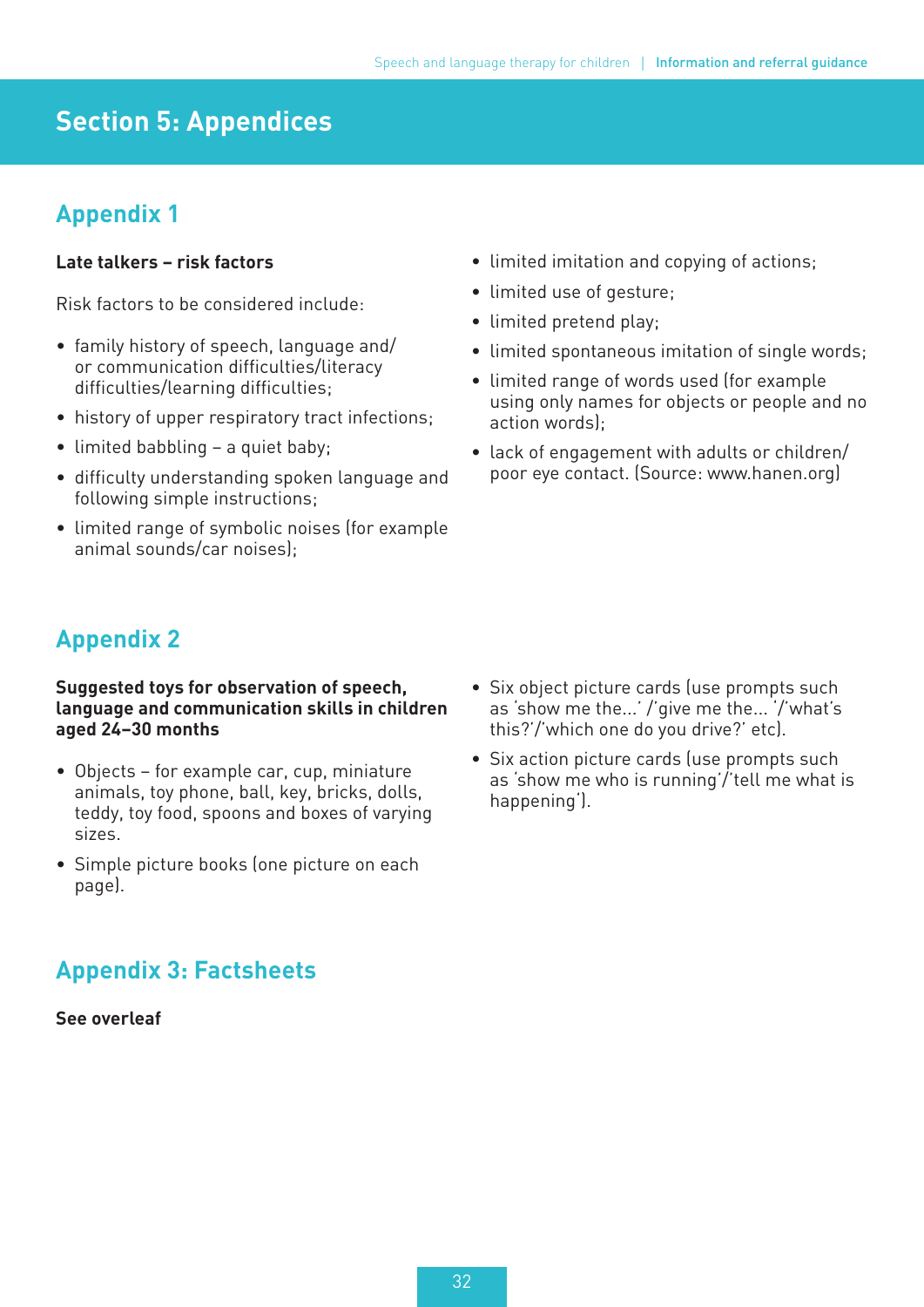**Speech and language therapy: Factsheet for parents 1**



### **Does my child speak clearly?**

Learning to speak clearly can take a very long time. A child needs to learn to practise talking, in different situations and with different people.

Remember that speaking is a very individual skill. Your child may not learn at the same time and in the same way as his friends or brothers and sisters.

Many children cannot say all speech sounds until around the age of seven.

The "r" and "th" sounds are the latest to develop.

#### **General advice**

- If your child has difficulty saying a word, say clearly back to your child what he has tried to say. This way he can listen to how an adult says the sounds. Also, you will have let him know he was understood.
- Listen and respond to what your child is trying to say and not how he is saying it.
- Your child is not being lazy; he would say words clearly if he could. Sometimes children use signs and gestures to help get their message across, and this is ok.
- Try not to draw attention to your child's speech by commenting on it in front of him.
- Give your child the opportunity to mix and play with children of his own age.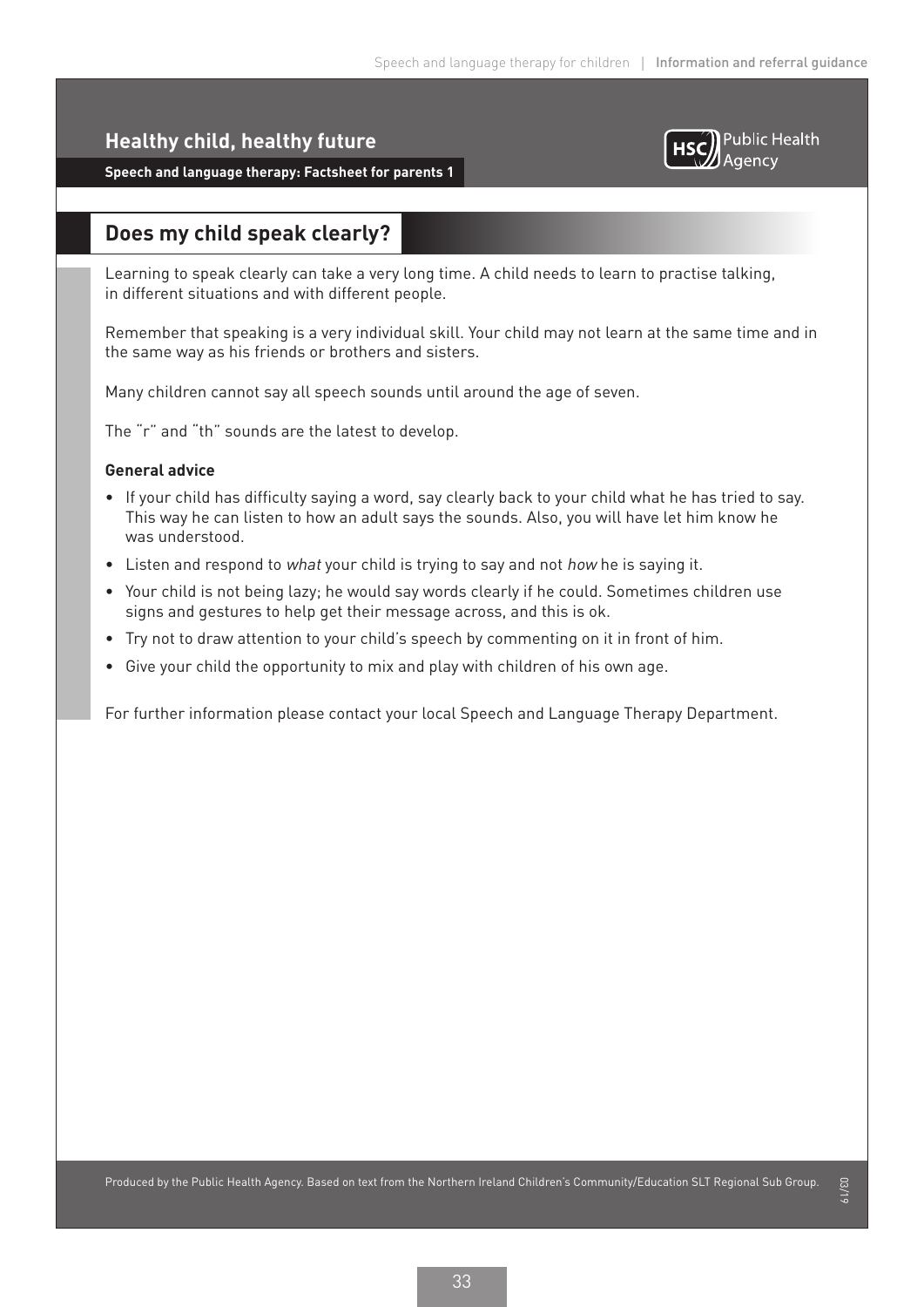**Speech and language therapy: Factsheet for parents 2**



#### **Helping your young child who stammers**

Talking smoothly is a skill that develops gradually, and many young children will repeat whole words and parts of words when they begin using longer sentences. Stammering, which is also known as stuttering, can occur at any age, but it typically begins between the ages of two and five years. Some parents notice a pattern regarding the time or situation when their child tends to stammer more, for example when they are tired or excited, and times when their child tends to stammer less like when they are playing calmly. Whereas for other children stammering appears to be unpredictable. The presentation of stammering is different for every child, however stammering behaviours can include:

- repeating the whole word, like "but-but-but"
- repeating parts of the word, like "c-c-c-can";
- stretching sounds, like "ssssso"; and
- the word appears to 'get stuck'.

Some children may experience feelings such as frustration and anger about their talking, others appear unconcerned. Some children change words, and some avoid speaking situations such as answering questions in class whilst others are keen to talk in all situations.

Stammering is complex but it is not caused by parents and in fact many parents are using lots of helpful ideas to support their child. An assessment by a speech and language therapist can help you understand why your child may have started stammering and how you can help your child.

Some websites that you might find helpful are:

- The Michael Palin Centre for Stammering: www.stammeringcentre.org/mpc-home;
- The British Stammering Association: www.stammering.org; and
- The Irish Stammering Association: www.stammeringireland.ie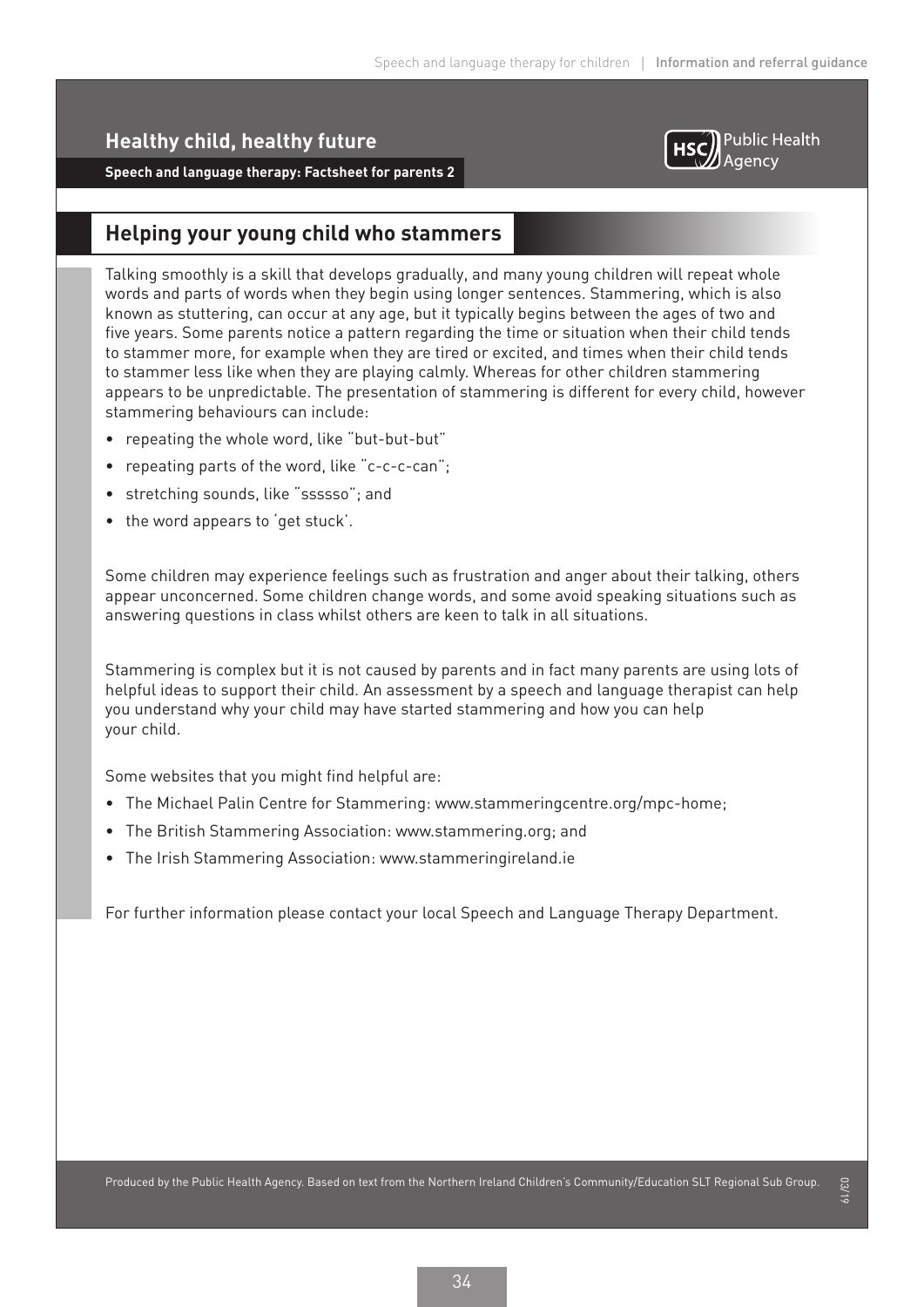#### **Speech and language therapy: Factsheet for parents 3**



#### **Talk to your child in your own language**

The best way to help your child learn to talk is to talk to him as much as possible in your own language – it doesn't have to be English. That way, your child will learn to talk confidently, and will be ready to learn English when he hears it.

- Talk to your child in your own language. Do not feel under pressure to speak English to your child.
- Have fun with rhymes, poems and songs in your own language.
- Tell your child stories in your own language. Encourage your child to join in with the storytelling.
- Try to find books for your child written in your own language, or try making your own.
- Encourage your child to play with children who speak the same language as he does.
- Don't allow anyone to laugh or tease your child because of his accent or if he makes mistakes.
- Talk to your child in your own language about what he did at playgroup, nursery or school.

#### **Information about bilingualism**

#### **Facts**

- Bilingual speakers are in the majority in the world.
- Learning two or more languages can be beneficial to a child's overall language and learning abilities.
- Research shows that bilingualism in a child or adult is an advantage.
- It is normal for bilingual speakers to mix their two languages in one sentence.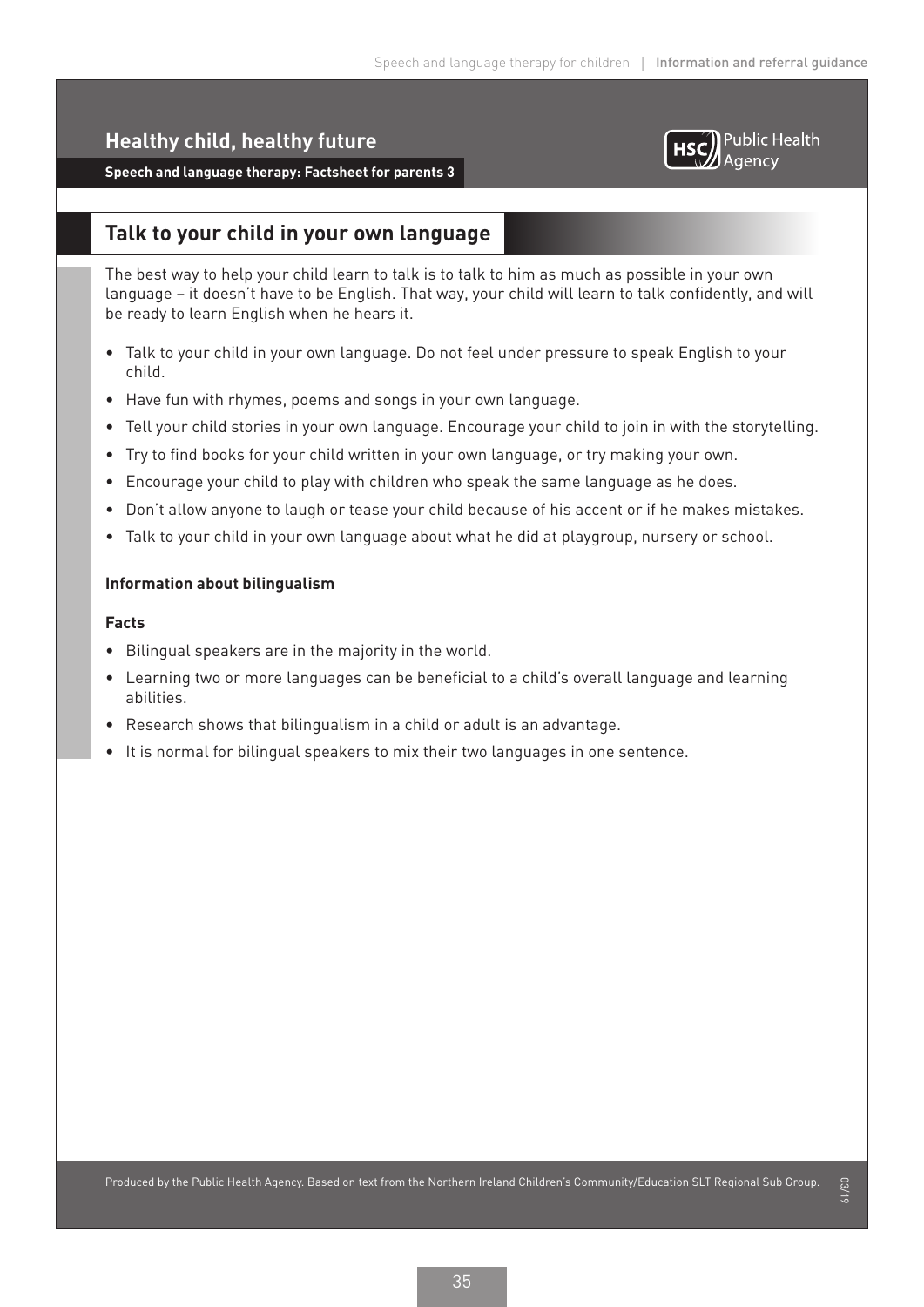Public Health<br>Agency

#### **Healthy child, healthy future**

**Speech and language therapy: Factsheet for parents 4**

### **Advice about dummies**

Some parents choose to give their child a dummy, some choose not to. However, if you give your child a dummy, it is very easy for this to become a habit.

#### **General advice**

- Dummies can comfort and soothe small crying babies
- Not all babies will need or want a dummy
- Older babies and children do not need a dummy
- It is a good idea to reduce the use of the dummy by the time your baby is 6-9 months old
- Use it only when your baby is tired, upset or trying to get to sleep
- Don't give your baby a dummy unless they really need it
- Dummy sucking can soon become a habit
- Never dip a dummy in sweet things

#### **Giving up the dummy**

- Gives your baby more time to learn to babble and talk
- Will be better for the position of your child's teeth
- May reduce the risks of tummy, mouth and ear infections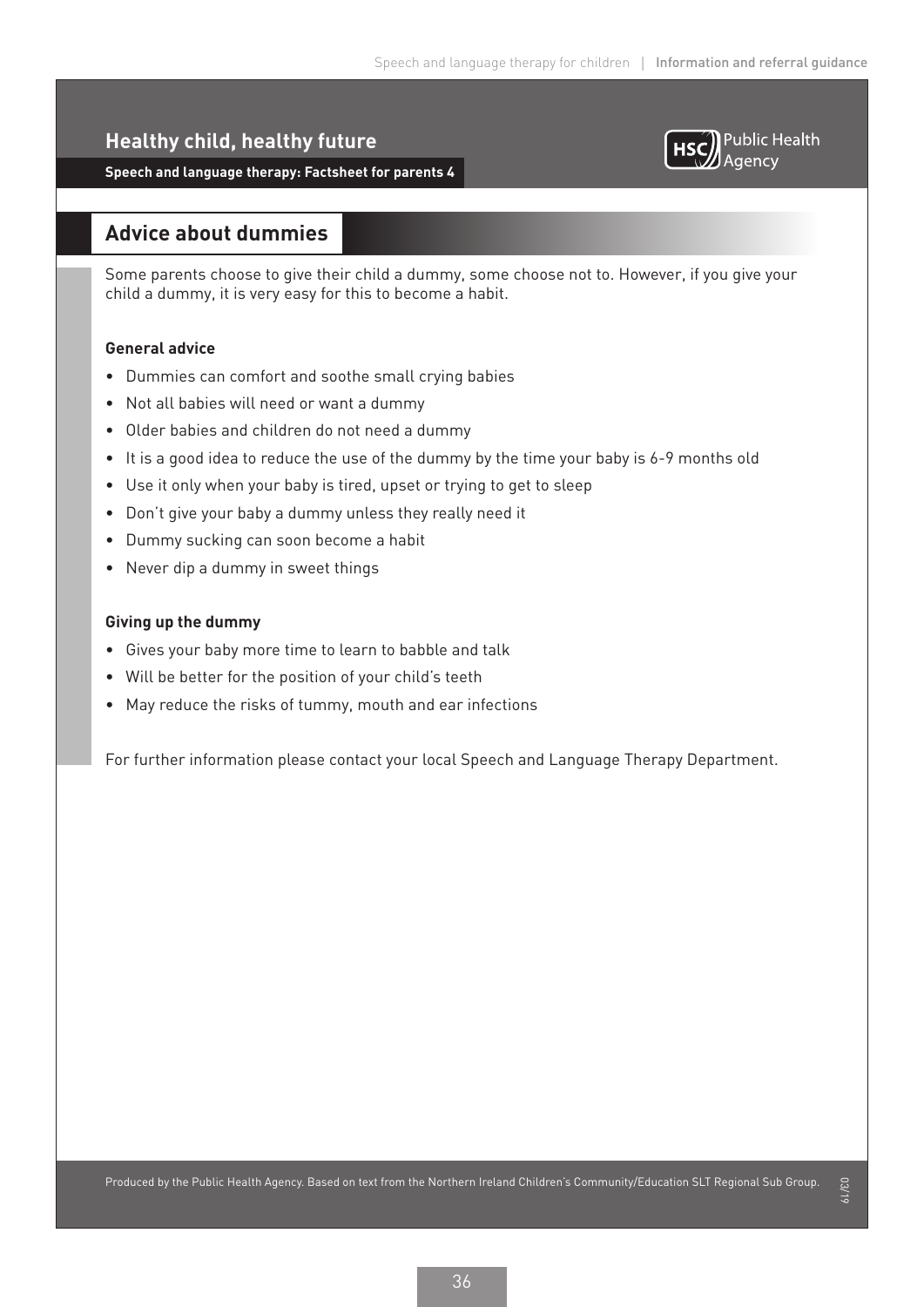**Speech and language therapy: Factsheet for parents 5**

#### **Public Health Agency**

#### **Does my child have a voice problem?**

The most common problem is usually described as hoarseness.

Hoarseness can develop for many reasons. Many voice problems in children are related to infections and will usually resolve within two weeks. Sometimes children can almost completely lose their voice, typically after a lot of shouting. Hoarseness in children is common, but if your child is persistently hoarse, check with your GP if he might need a referral to an Ear, Nose and Throat (ENT) Consultant.

There are things you can do to help your child:

- Encourage quiet talking (but not whispering) and try to have a quiet time for all the family throughout the day.
- Try to ensure your child does not shout too often.
- Make sure there isn't too much background noise turn TV down or off.
- Encourage your child to drink plenty of water.
- Make sure you pay attention to your child when he is talking, so that he does not have to raise his voice.
- Keep your child away from irritants, such as smoke.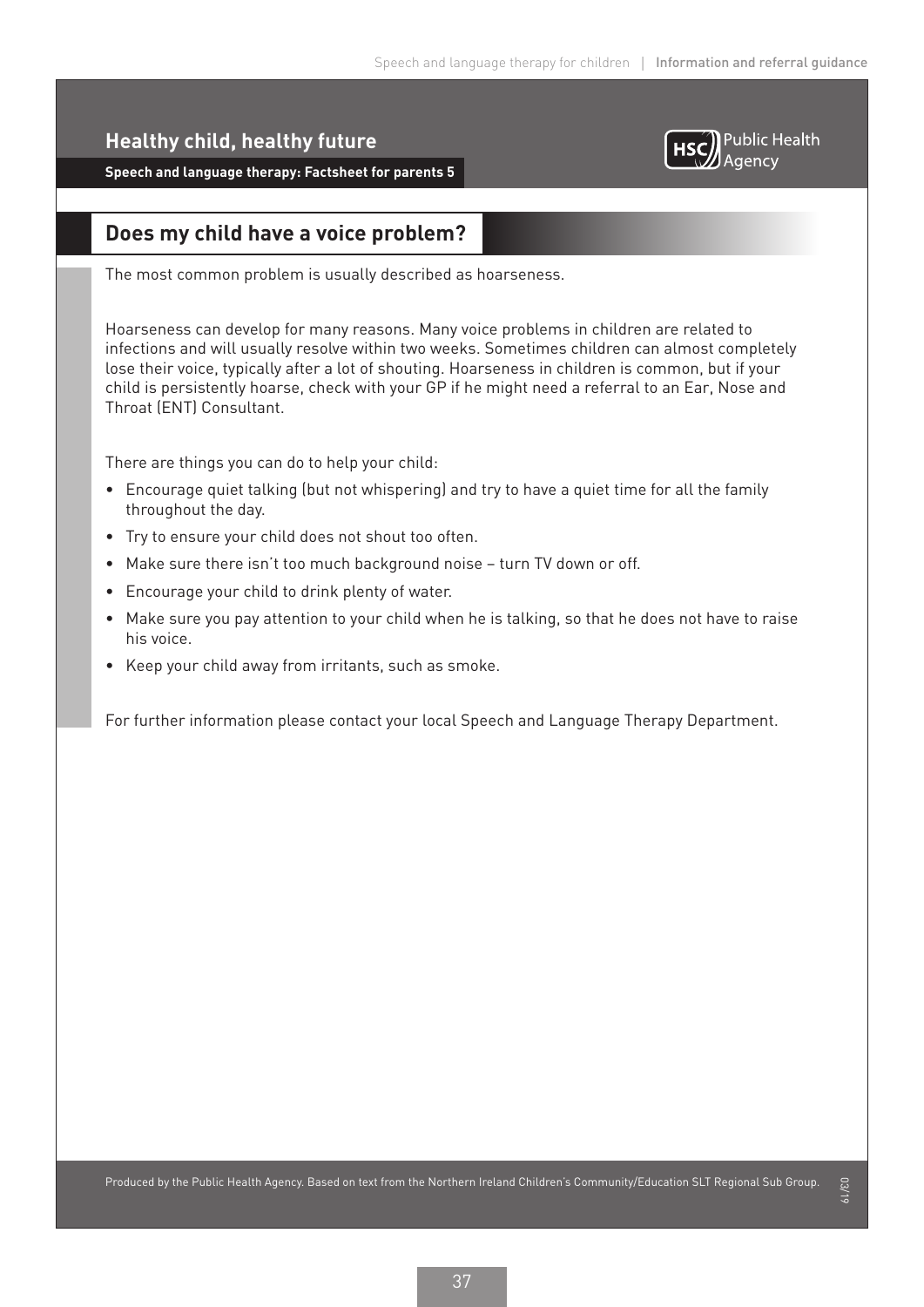**Speech and language therapy: Factsheet for parents 6**



### **Tips for talking: children aged 4 to 5 years**

Here are some simple ideas to encourage children around this stage:

- **• Play simple games (like board games, lotto games and 'Simon says') that involve taking turns.** This not only helps your child develop this skill, it also helps him listen and attend to an activity for longer periods of time.
- **• Ask fewer questions to encourage your child to talk more about his experiences.**

Use comments and encourage your child to talk without being questioned. Lots of questions we ask children are often easily answered with a 'yes' or 'no'. Open questions like "what are you going to play with today?" or "why is the boy wearing a scarf?" will encourage your child to say more than 'yes' and 'no'. If your child finds it difficult to answer such open-ended questions, it might help to start off by giving him a couple of choices. For example, you could say 'Are you going to play with the cars or the farm animals?'.

**• Introduce your child to new and varied words and phrases.** 

Don't forget, although your child may know lots of different words, his language is still developing. Introduce new words to your child in everyday settings. Read to your child and talk about the story. Having fun with words or rhymes can help children learn skills they need for reading and developing literacy. By learning the differences and similarities between word sounds, a child builds the foundations for reading and writing.

**• Give your child time to think without answering for him or finishing off his sentences.** Your child may need time to think about things that he has heard or done before answering or responding to questions and instructions. Try to encourage him in his responses by showing him you are listening to what he is saying. Correct any grammatical errors by repeating back correctly, for example: "I eated my snack" "yes, you ate your snack."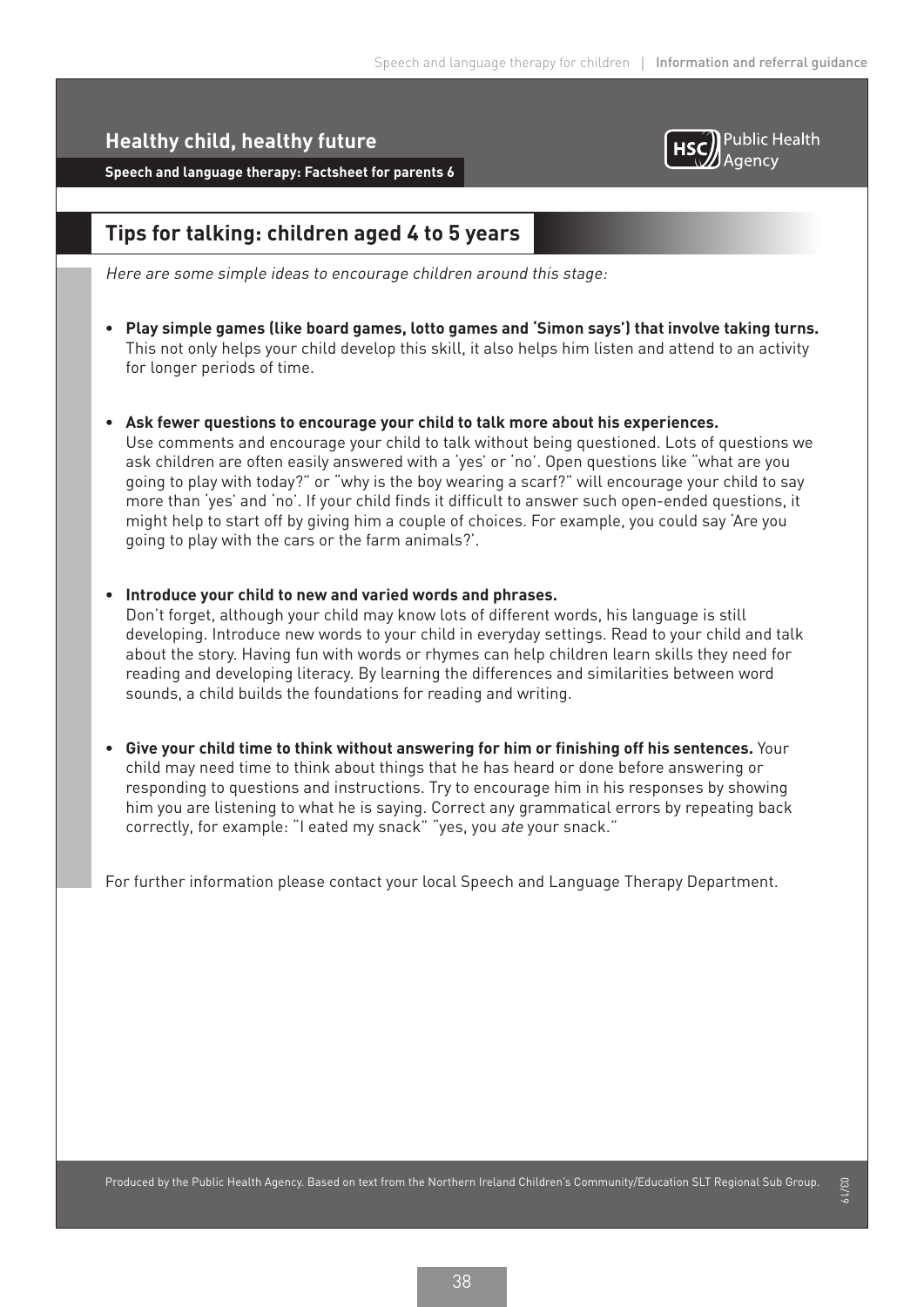Speech and language therapy for children | Information and referral guidance